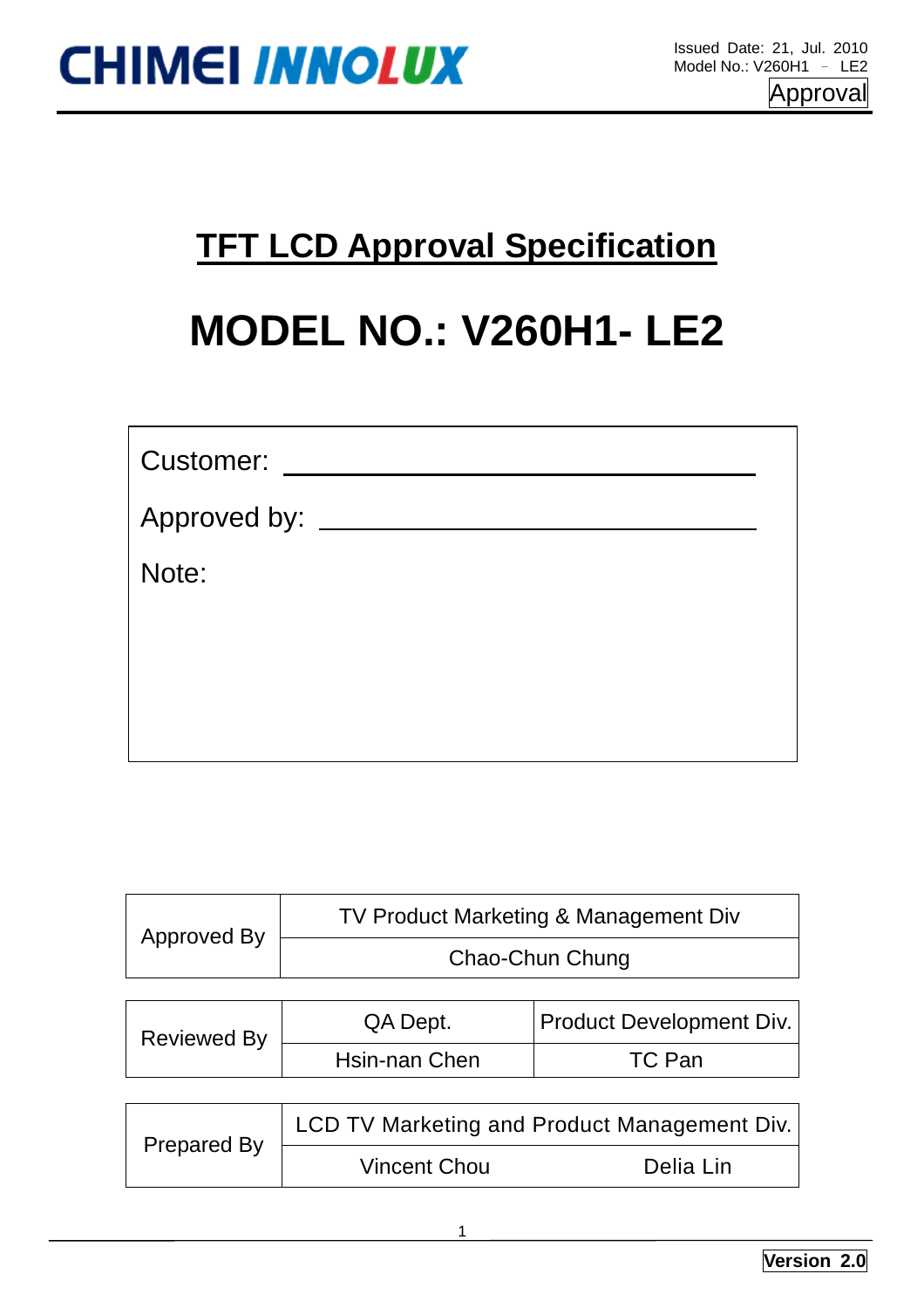### **CONTENTS -**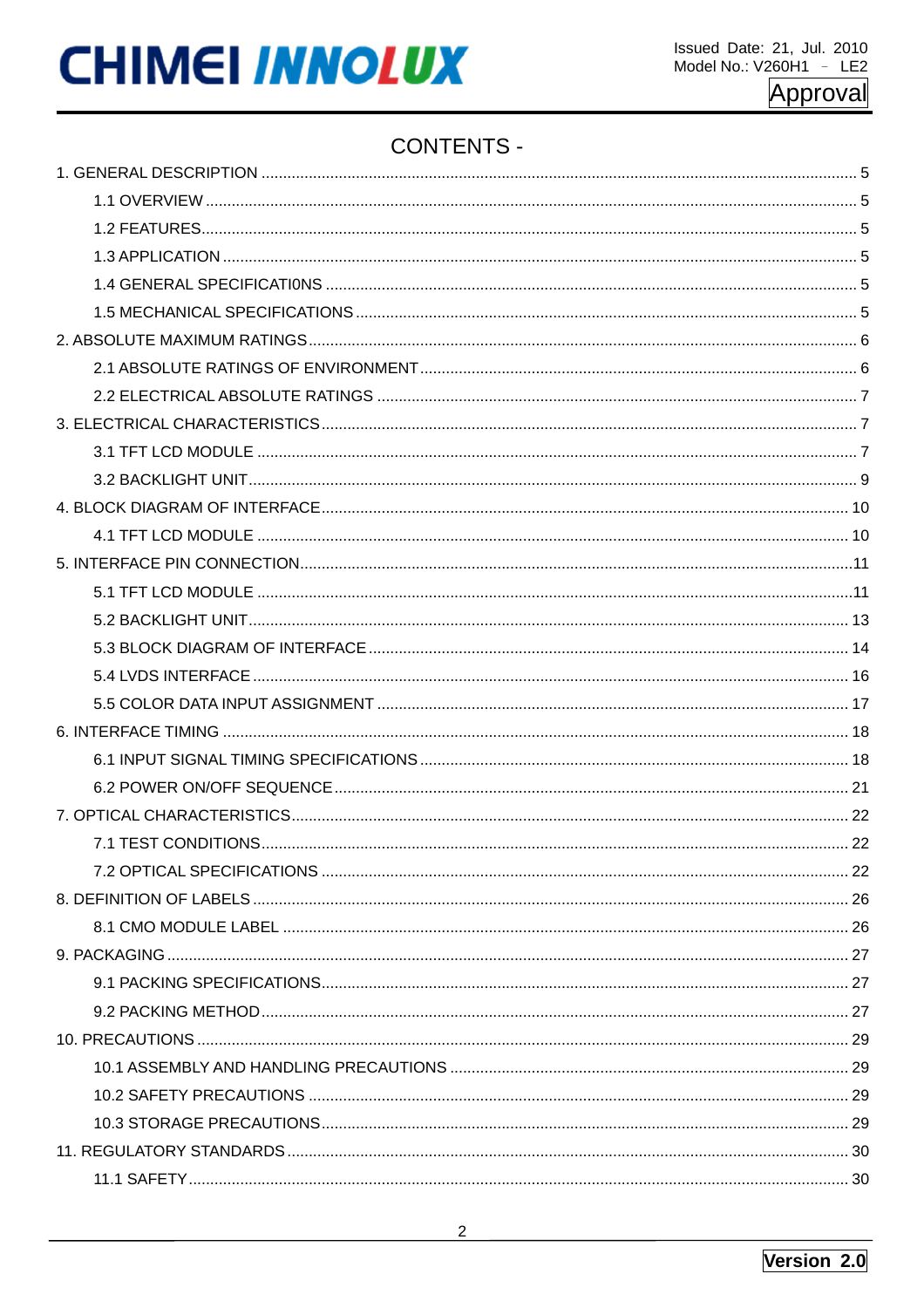|  |  | Approval |  |
|--|--|----------|--|
|  |  |          |  |

| $\ensuremath{\mathsf{3}}$ |  |
|---------------------------|--|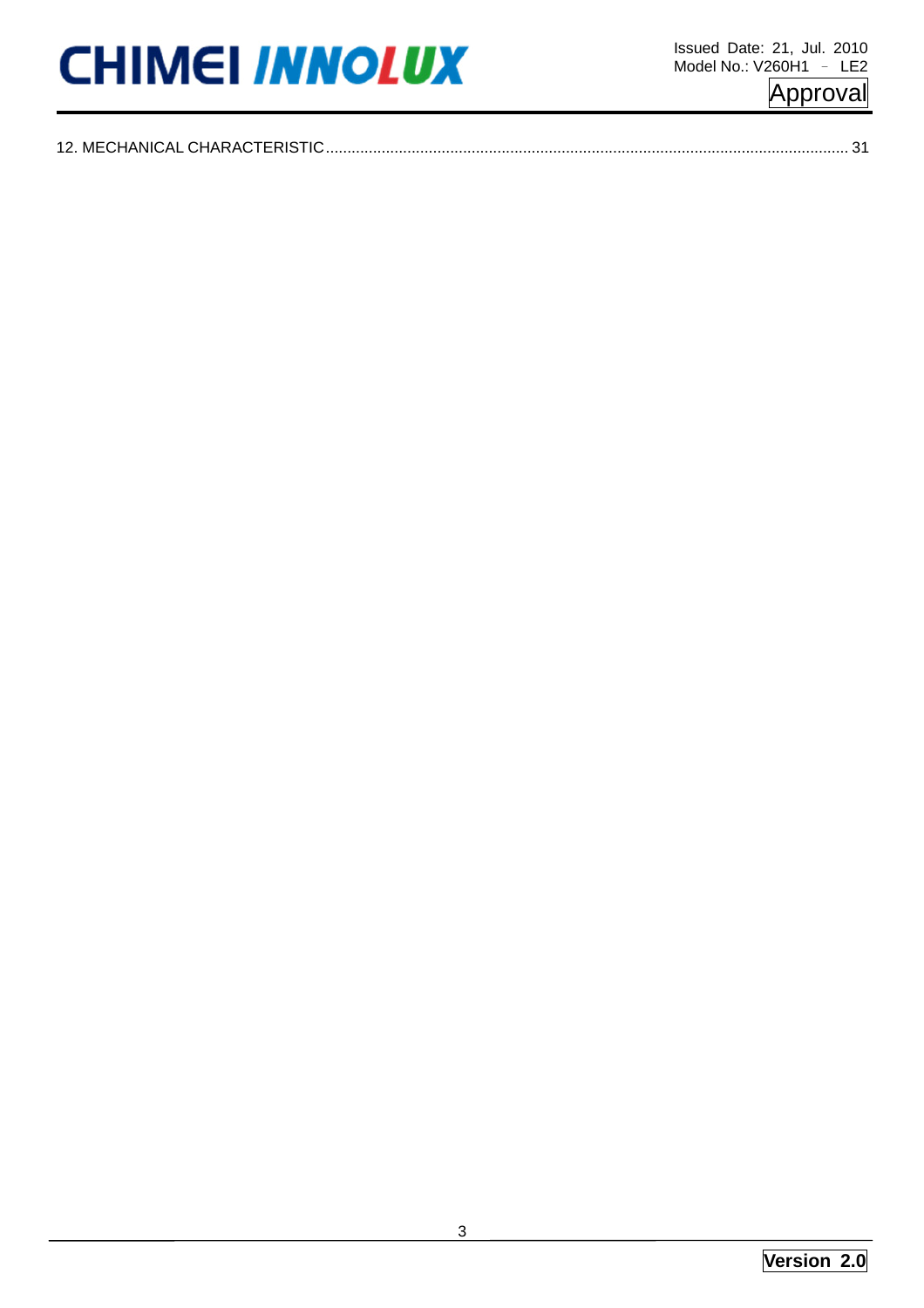

#### **REVISION HISTORY**

|           |             |               |         | <b>REVISION HISTORY</b>                  |
|-----------|-------------|---------------|---------|------------------------------------------|
| Version   | Date        | Page<br>(New) | Section | Description                              |
| Ver $2.0$ | Jul. 21,'10 | All           | All     | Approval Specification was first issued. |
|           |             |               |         | $\overline{4}$                           |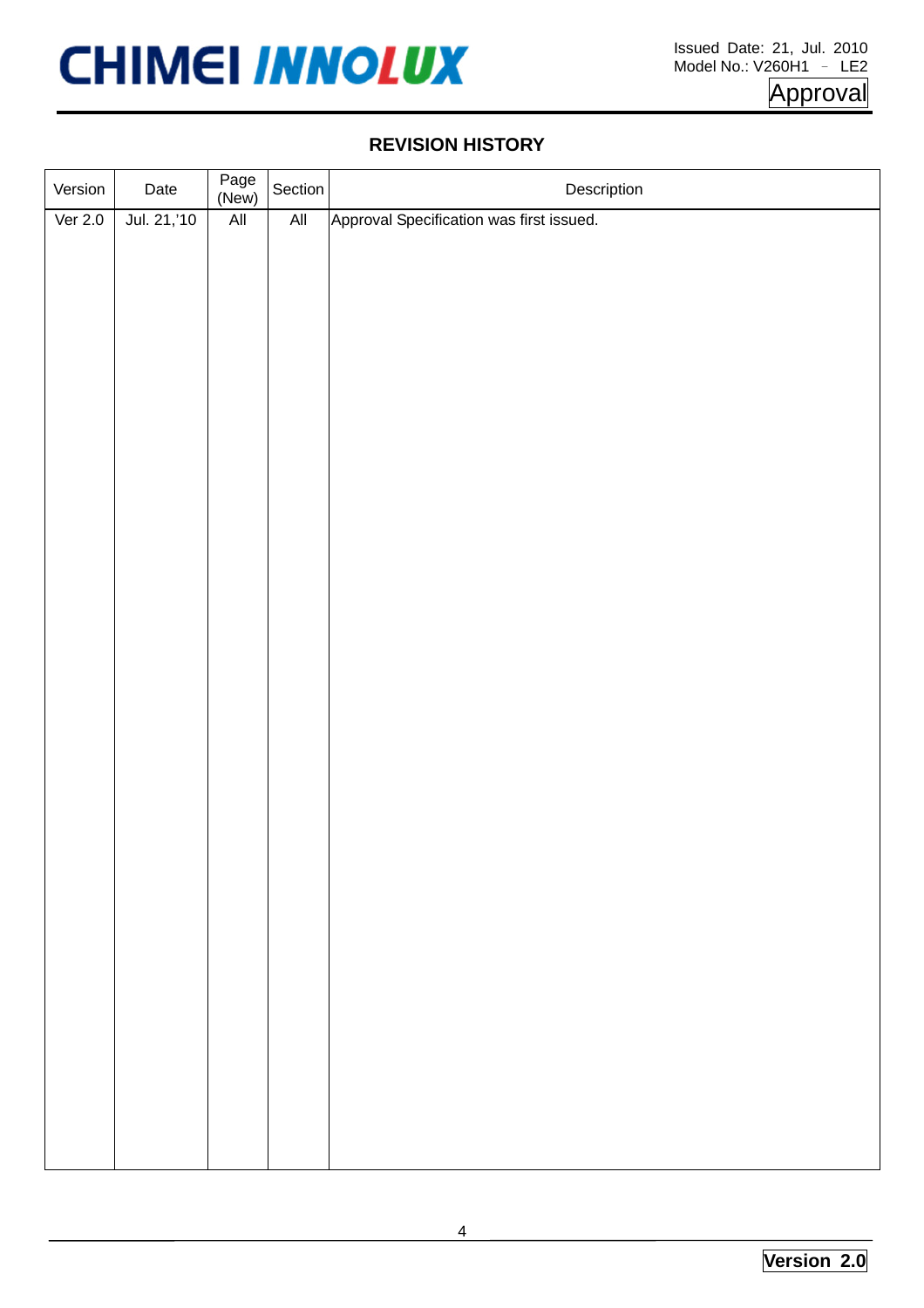### **1.1 OVERVIEW**

### **1.2 FEATURES**

- Optimized Brightness 400nits
- Contrast Ratio 800:1
- Fast Response Time 5ms
- Color Saturation NTSC 70%
- Full HDTV (1920 x 1080 pixels) resolution, true HDTV format
- DE (Data Enable) Only Mode
- LVDS (Low Voltage Differential Signaling) Interface
- Viewing Angle: 160(H)/150(V) (CR>10) TN Technology
- Color Reproduction (Nature Color)

### **1.3 APPLICATION**

#### **1.4 GENERAL SPECIFICATI0NS**

|                                            | V260H1-LE2 is a TFT Liquid Crystal Display module with LED Backlight unit and 2ch-LVDS interface. The     |             |                                    |                     |            |       |         |                            |
|--------------------------------------------|-----------------------------------------------------------------------------------------------------------|-------------|------------------------------------|---------------------|------------|-------|---------|----------------------------|
|                                            | display diagonal is 26". This module supports 1920 x 1080 Full HDTV format and can display 16.7M colors   |             |                                    |                     |            |       |         |                            |
| (8-bit/color).                             |                                                                                                           |             |                                    |                     |            |       |         |                            |
| <b>1.2 FEATURES</b>                        |                                                                                                           |             |                                    |                     |            |       |         |                            |
| - Optimized Brightness 400nits             |                                                                                                           |             |                                    |                     |            |       |         |                            |
| - Contrast Ratio 800:1                     |                                                                                                           |             |                                    |                     |            |       |         |                            |
| - Fast Response Time 5ms                   |                                                                                                           |             |                                    |                     |            |       |         |                            |
| - Color Saturation NTSC 70%                |                                                                                                           |             |                                    |                     |            |       |         |                            |
|                                            |                                                                                                           |             |                                    |                     |            |       |         |                            |
|                                            | - Full HDTV (1920 x 1080 pixels) resolution, true HDTV format                                             |             |                                    |                     |            |       |         |                            |
| - DE (Data Enable) Only Mode               |                                                                                                           |             |                                    |                     |            |       |         |                            |
|                                            | - LVDS (Low Voltage Differential Signaling) Interface                                                     |             |                                    |                     |            |       |         |                            |
|                                            | - Viewing Angle: 160(H)/150(V) (CR>10) TN Technology                                                      |             |                                    |                     |            |       |         |                            |
|                                            | <b>Color Reproduction (Nature Color)</b>                                                                  |             |                                    |                     |            |       |         |                            |
|                                            |                                                                                                           |             |                                    |                     |            |       |         |                            |
|                                            | <b>1.4 GENERAL SPECIFICATIONS</b>                                                                         |             |                                    |                     |            |       |         |                            |
| Specification<br>Unit<br>Note<br>Item      |                                                                                                           |             |                                    |                     |            |       |         |                            |
| <b>Active Area</b>                         |                                                                                                           |             | 576(H) x 324(V)                    |                     |            | mm    |         |                            |
| Bezel Opening Area                         |                                                                                                           |             | 580.2(H) x 328.2 (V)               | $(26.02"$ diagonal) |            | mm    |         |                            |
| Driver Element                             |                                                                                                           |             | a-si TFT active matrix             |                     |            |       |         |                            |
| <b>Pixel Number</b>                        |                                                                                                           |             | 1920x R.G.B. x 1080                |                     |            | pixel |         |                            |
| Pixel Pitch(Sub Pixel)                     |                                                                                                           |             | $0.100$ (H) x 0.300 (V)            |                     |            | mm    |         |                            |
| <b>Pixel Arrangement</b><br>Display Colors |                                                                                                           |             | RGB vertical stripe<br>16.7M       |                     |            | color |         |                            |
| <b>Display Operation Mode</b>              |                                                                                                           |             | Transmissive mode / Normally White |                     |            |       |         |                            |
| <b>Surface Treatment</b>                   |                                                                                                           |             | Anti-Glare coating (Haze 25%)      |                     |            |       |         |                            |
|                                            |                                                                                                           |             | Hard Coating (3H)                  |                     |            |       |         |                            |
|                                            |                                                                                                           |             |                                    |                     |            |       |         |                            |
|                                            | <b>1.5 MECHANICAL SPECIFICATIONS</b>                                                                      |             |                                    |                     |            |       |         |                            |
|                                            | Item                                                                                                      | Min.<br>612 | Typ.<br>613                        | Max.<br>614         | Unit<br>mm |       |         | <b>Note</b><br>Module Size |
|                                            | Horizontal (H)<br>Vertical (V)                                                                            | 360         | 361                                | 362                 | mm         |       |         |                            |
| <b>Module Size</b>                         |                                                                                                           | 9.3         | 10.3                               | 11.3                | mm         |       | To Rear | (1)<br>(2)                 |
| Weight                                     | Depth (D)                                                                                                 | 13.8        | 14.8                               | 15.8                | mm         |       |         |                            |
|                                            | Weight                                                                                                    |             | 2600                               |                     | g          |       |         |                            |
|                                            | Note (1) Please refer to the attached drawings for more information of front and back outline dimensions. |             |                                    |                     |            |       |         | To PCB Protector           |
|                                            | Note (2) Module Depth does not include connectors.                                                        |             |                                    |                     |            |       |         |                            |

### **1.5 MECHANICAL SPECIFICATIONS**

|             | <b>Item</b>         | Min. | Тур. | Max. | Jnit | Note             |
|-------------|---------------------|------|------|------|------|------------------|
|             | Horizontal (H)      | 612  | 613  | 614  | mm   | Module Size      |
| Module Size | Vertical (V)        | 360  | 361  | 362  | mm   |                  |
|             | Weight<br>Depth (D) | 9.3  | 10.3 | 11.3 | mm   | To Rear          |
|             |                     | 13.8 | 14.8 | 15.8 | mm   | To PCB Protector |
|             | Weight              |      | 2600 |      |      |                  |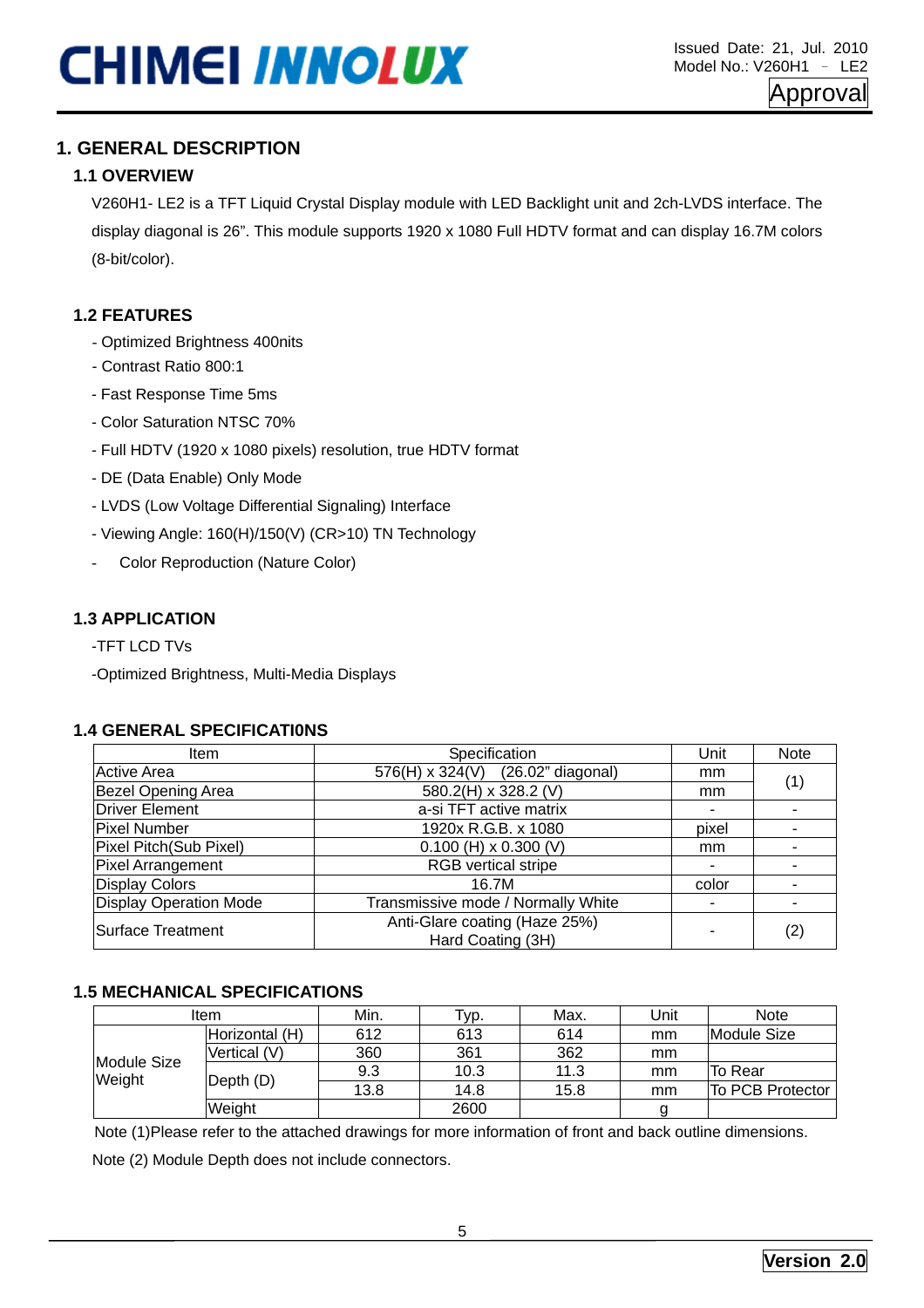#### **2.1 ABSOLUTE RATINGS OF ENVIRONMENT**

| Item                                 |                      |       | Value | Unit | <b>Note</b> |  |
|--------------------------------------|----------------------|-------|-------|------|-------------|--|
|                                      | Symbol               | Min.  | Max.  |      |             |  |
| Storage Temperature                  | - ST                 | $-20$ | $+60$ | °C   |             |  |
| <b>Operating Ambient Temperature</b> | l OP.                |       | 50    | °C   | (1), (2)    |  |
| Shock (Non-Operating)                | $\pm X, \pm Y$       |       | 50    | G    |             |  |
|                                      | $S_{NOP}$<br>$\pm Z$ |       | 50    |      | (3), (5)    |  |
| Vibration (Non-Operating)            | Ѵӎор                 |       |       |      | (4), (5)    |  |

Note (1) Temperature and relative humidity range is shown in the figure below.

(a) 90 %RH Max. (Ta  $\leq$  40 °C).

(b) Wet-bulb temperature should be 39 °C Max. (Ta  $>$  40 °C).

- (c) No condensation.
- Note (2) The maximum operating temperature is based on the test condition that the surface temperature of display area is less than or equal to 65 ºC with LCD module alone in a temperature controlled chamber. Thermal management should be considered in final product design to prevent the surface temperature of display area from being over 65 ºC. The range of operating temperature may degrade in case of improper thermal management in final product design.

Note (3) 11 ms, half sine wave, 1 time for  $\pm X$ ,  $\pm Y$ ,  $\pm Z$ .

Note (4) 10 ~ 200 Hz, 10 min, 1 time each X, Y, Z.

Note (5) At testing Vibration and Shock, the fixture in holding the module has to be hard and rigid enough so that the module would not be twisted or bent by the fixture.

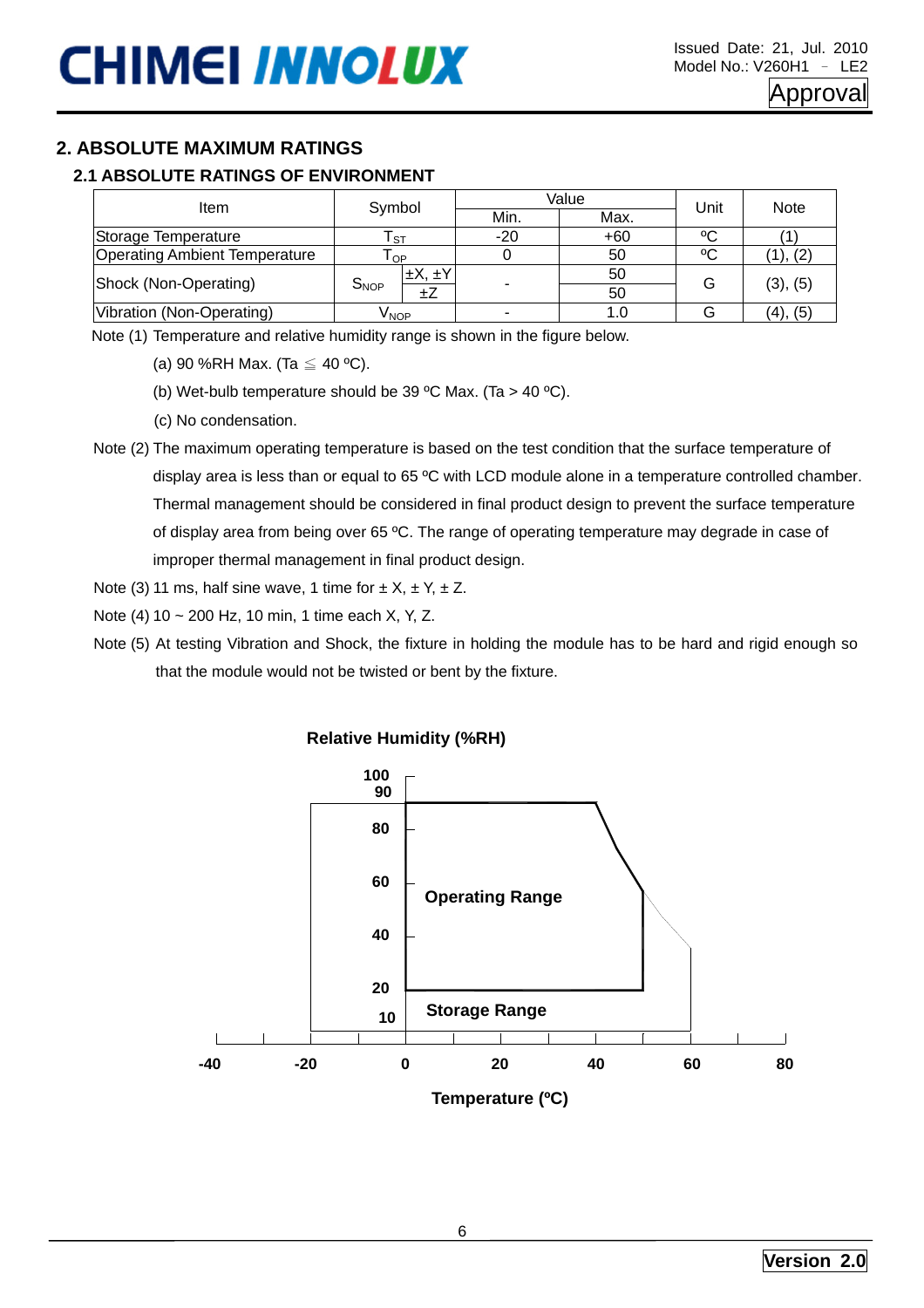#### **2.2.1 TFT LCD MODULE**

|                             |        |        | Value |      |      |
|-----------------------------|--------|--------|-------|------|------|
| Item                        | Symbol | Min.   | Max.  | Unit | Note |
| <b>Power Supply Voltage</b> | Vcc    | $-0.3$ | 13.5  |      |      |
| Input Signal Voltage        | VIN    | $-0.3$ | 3.6   |      |      |

Note (1) Permanent damage to the device may occur if maximum values are exceeded. Function operation should be restricted to the conditions described under Normal Operating Conditions.

### **3. ELECTRICAL CHARACTERISTICS**

#### **3.1 TFT LCD MODULE** Ta = 25 ± 2 ºC

2.2 ELECTRICAL ABSOLUTE RATINGS<br>
2.2.1 TFT LCD MODULE<br>
Item<br>
Input Signal Voltage<br>
Item<br>
Input Signal Voltage<br>
Item<br>
Insured Signal Voltage<br>
(ii) Permented tangs to the decoration of the considerate of the considerate<br>
res Value Parameter Symbol Min. | Typ. | Max. Unit | Note Power Supply Voltage  $\vert$  V<sub>CC</sub>  $\vert$  10.8  $\vert$  12  $\vert$  13.2  $\vert$  V  $\vert$  (1) Rush Current  $\left| \begin{array}{ccc} | & | & | \end{array} \right| = \left| - \begin{array}{ccc} - & | & 3.5 \end{array} \right|$  A (2) White Pattern  $\begin{vmatrix} - & \end{vmatrix}$  - 0.29  $\begin{vmatrix} - & \end{vmatrix}$  A Power Supply Current Horizontal Stripe  $\begin{vmatrix} - & | & - & | & 0.45 \end{vmatrix}$   $\begin{vmatrix} - & | & - \end{vmatrix}$  A Black Pattern  $\vert - \vert$   $\vert$  0.46  $\vert$  0.55  $\vert$  A (3) Differential Input High Threshold Voltage VLVTH +100 - - mV Differential Input Low  $\begin{array}{|c|c|c|c|c|}\n \hline\n \text{Thread} & \text{Input} & \text{Low} \\
 \hline\n \text{Threshold Voltage} & & \text{V}_{\text{LVTL}} & - & - & -100 & \mbox{mV} \\
 \hline\n \end{array}$ Common Input Voltage VCM 1.0 1.2 1.4 V Differential input voltage  $\begin{array}{|c|c|c|c|c|c|c|c|}\hline \text{N} & \text{N} & \text{N} & \text{N} \end{array}$  (Single-end) and  $\begin{array}{|c|c|c|c|c|}\hline \text{N} & \text{N} & \text{N} & \text{N} \end{array}$ LVDS interface Terminating Resistor  $\begin{array}{|c|c|c|c|c|c|}\R_\mathrm{T} & - & 100 & - & \end{array}$  ohm (4) CMOS Input High Threshold Voltage V<sub>IH</sub> 2.7 - 3.3 V<br>interface Input Low Threshold Voltage  $|V_{\text{IL}}| = 0$   $| - | 0.7 | V$ 

Note (1) The module should be always operated within above ranges.

Note (2) Measurement Conditions: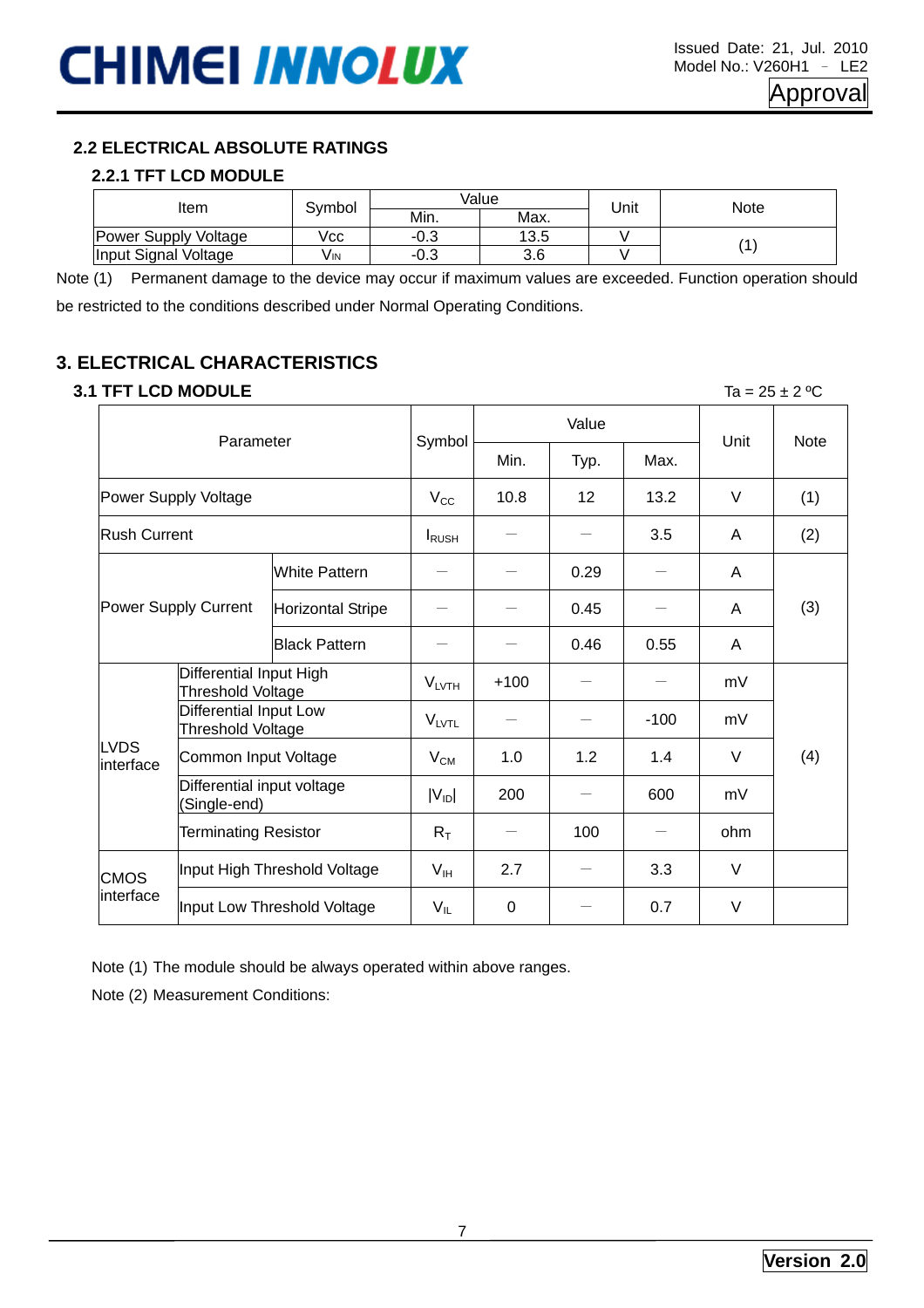



- Hz, whereas a power dissipation check pattern below is displayed.
	-
	- a. White Pattern **b. Black Pattern**

| a. White Pattern | b. Black Pattern |
|------------------|------------------|
|                  |                  |
| Active Area      | Active Area      |
|                  | 8                |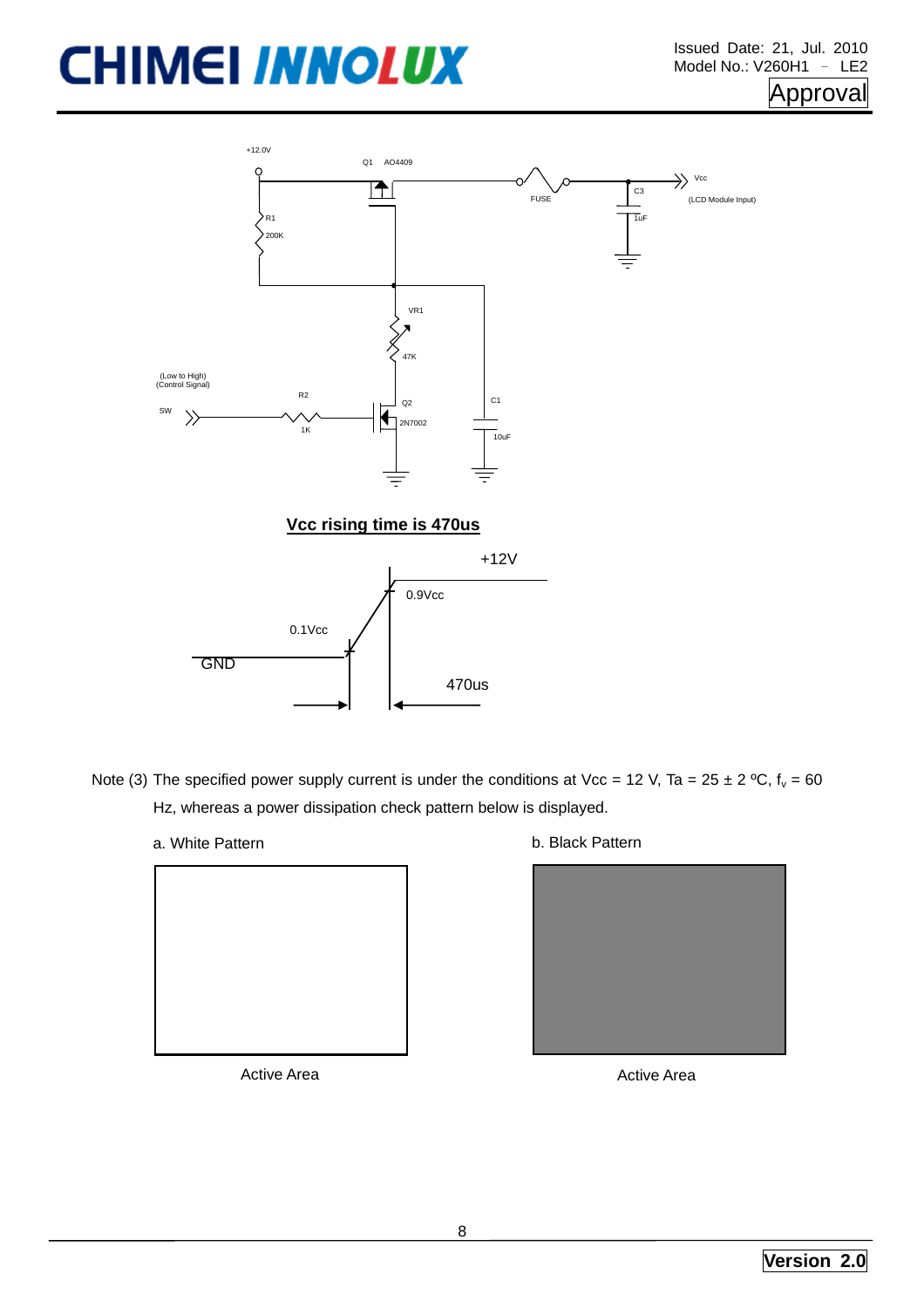

#### Note (4) The LVDS input characteristics are as follows:



#### **3.2 BACKLIGHT UNIT**

#### **3.2.1 LED LIGHT BARCHARACTERISTICS** (Ta = 25 ± 2 ºC)

| Parameter                          | Symb                      |                          | Value | Unit  | <b>Note</b>       |                       |
|------------------------------------|---------------------------|--------------------------|-------|-------|-------------------|-----------------------|
|                                    | οl                        | Min.                     | Typ.  | Max.  |                   |                       |
| Light Bar Voltage                  | $\mathsf{V}_{\mathsf{W}}$ | $\overline{\phantom{a}}$ | ٠.    | 45.5  | $V_{RMS}$         | $I_1 = 120 \text{mA}$ |
| Forward Voltage                    | V٠                        | 3.0                      | ٠     | 3.5   | $V_{RMS}$         | $I_L = 120mA$         |
| <b>LED Current</b>                 | и                         | 112.8                    | 120   | 127.2 | mA <sub>RMS</sub> |                       |
| <b>LED</b> lifetime                | hr                        | 30,000                   |       |       | hrs               |                       |
| <b>LED Total Quantity</b>          |                           |                          | 78    |       | <b>PCS</b>        |                       |
| <b>LED Quantity Per String</b>     | $\overline{\phantom{a}}$  |                          | 13    |       | <b>PCS</b>        |                       |
| Per Light-bar Parallel<br>Quantity |                           |                          | 6     |       | String            | Light bar Quantity: 1 |

Note (1) The lifetime is defined as the time which luminance of the LED decays to 50% compared to the initial value, Operating condition: Continuous operating at Ta =  $25\pm2^{\circ}$ C,  $I_1$  = 120mA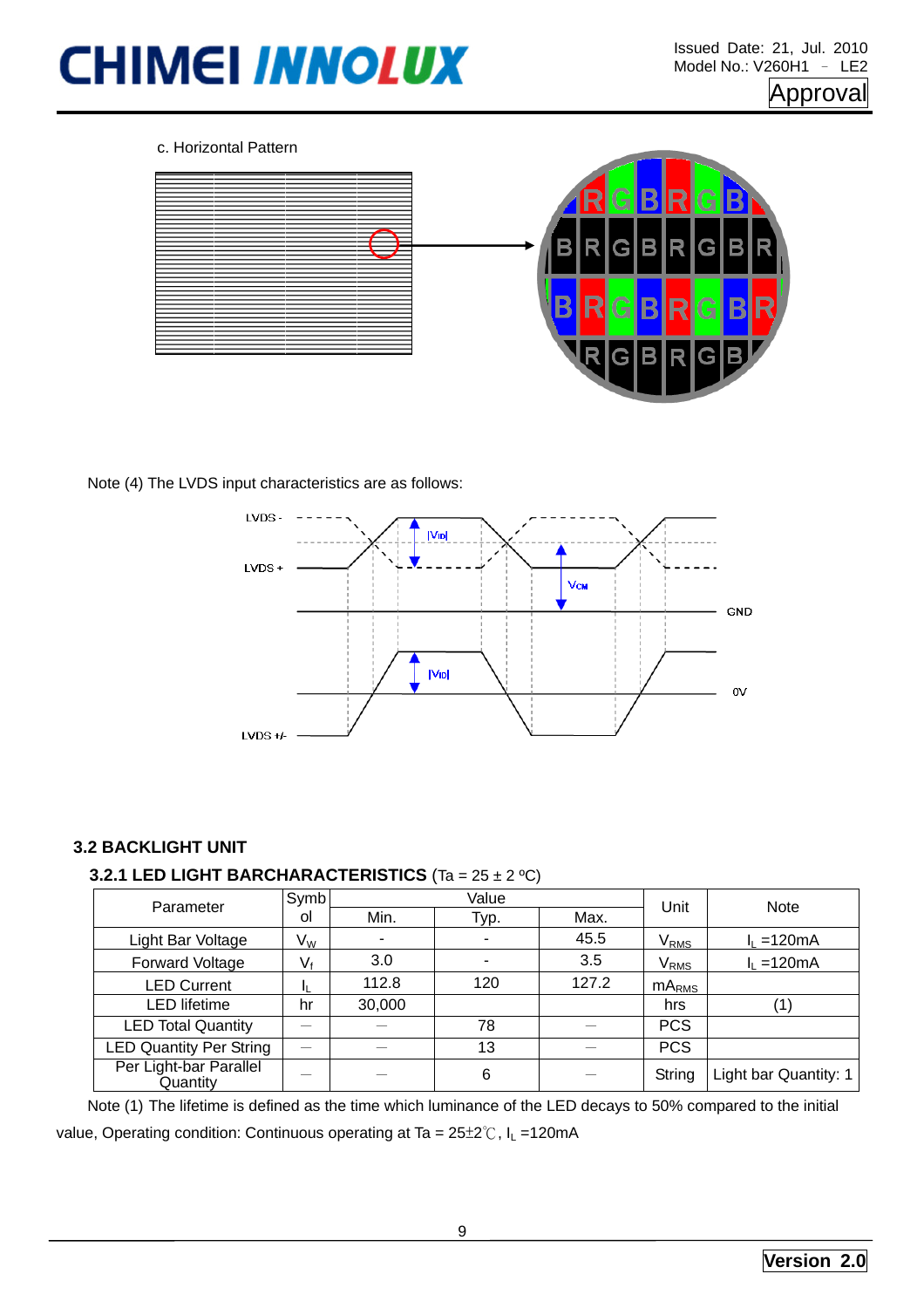### **4. BLOCK DIAGRAM OF INTERFACE**

### **4.1 TFT LCD MODULE**

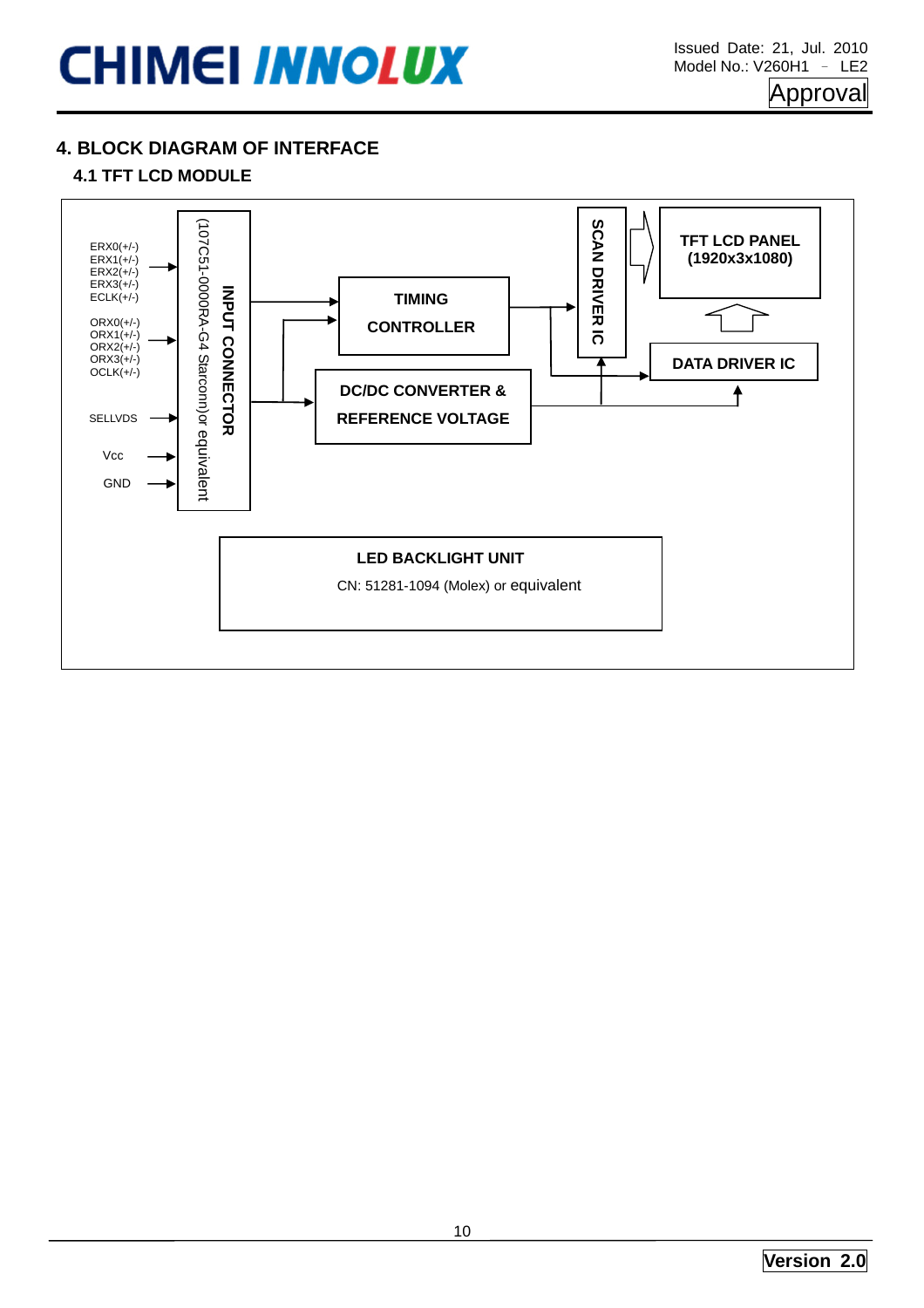### **5. INTERFACE PIN CONNECTION**

#### **5.1 TFT LCD MODULE**

#### **CNF1 Connector Pin Assignment**

| Pin             | Name             | Description                                                 | <b>Note</b> |  |
|-----------------|------------------|-------------------------------------------------------------|-------------|--|
| 1               | <b>VCC</b>       | +12V power supply                                           |             |  |
| $\overline{2}$  | $\overline{VCC}$ | +12V power supply                                           |             |  |
| 3               | VCC              | +12V power supply                                           |             |  |
| 4               | VCC              | +12V power supply                                           |             |  |
| $\overline{5}$  | VCC              | +12V power supply                                           |             |  |
| $\overline{6}$  | <b>GND</b>       | Ground                                                      |             |  |
| $\overline{7}$  | <b>GND</b>       | Ground                                                      |             |  |
| 8               | <b>GND</b>       | Ground                                                      |             |  |
| $\overline{9}$  | <b>GND</b>       | Ground                                                      |             |  |
| 10              | ORX0-            | Odd pixel Negative LVDS differential data input. Channel 0  |             |  |
| 11              | ORX0+            | Odd pixel Positive LVDS differential data input. Channel 0  |             |  |
| 12              | ORX1-            | Odd pixel Negative LVDS differential data input. Channel 1  |             |  |
| 13              | ORX1+            | Odd pixel Positive LVDS differential data input. Channel 1  | (1)         |  |
| 14              | ORX2-            | Odd pixel Negative LVDS differential data input. Channel 2  |             |  |
| 15              | ORX2+            | Odd pixel Positive LVDS differential data input. Channel 2  |             |  |
| 16              | <b>GND</b>       | Ground                                                      |             |  |
| 17              | OCLK-            | Odd pixel Negative LVDS differential clock input            |             |  |
| 18              | OCLK+            | Odd pixel Positive LVDS differential clock input.           | (1)         |  |
| 19              | <b>GND</b>       | Ground                                                      |             |  |
| 20              | ORX3-            | Odd pixel Negative LVDS differential data input. Channel 3  |             |  |
| 21              | ORX3+            | Odd pixel Positive LVDS differential data input. Channel 3  | (1)         |  |
| 22              | N.C.             | No Connection                                               |             |  |
| 23              | N.C.             | No Connection                                               | (3)         |  |
| 24              | <b>GND</b>       | Ground                                                      |             |  |
| 25              | ERX0-            | Even pixel Negative LVDS differential data input. Channel 0 |             |  |
| 26              | ERX0+            | Even pixel Positive LVDS differential data input. Channel 0 |             |  |
| 27              | ERX1-            | Even pixel Negative LVDS differential data input. Channel 1 |             |  |
| 28              | $ERX1+$          | Even pixel Positive LVDS differential data input. Channel 1 | (1)         |  |
| 29              | ERX2-            | Even pixel Negative LVDS differential data input. Channel 2 |             |  |
| 30              | $ERX2+$          | Even pixel Positive LVDS differential data input. Channel 2 |             |  |
| 31              | <b>GND</b>       | Ground                                                      |             |  |
| $\overline{32}$ | ECLK-            | Even pixel Negative LVDS differential clock input.          |             |  |
| 33              | ECLK+            | Even pixel Positive LVDS differential clock input.          | (1)         |  |
| 34              | <b>GND</b>       | Ground                                                      |             |  |
| $\overline{35}$ | ERX3-            | Even pixel Negative LVDS differential data input. Channel 3 |             |  |
| $\overline{36}$ | ERX3+            | Even pixel Positive LVDS differential data input. Channel 3 | (1)         |  |
| 37              | N.C.             | No Connection                                               |             |  |
| 38              | N.C.             | No Connection                                               | (3)         |  |
| 39              | <b>GND</b>       | Ground                                                      |             |  |
| 40              | N.C.             | No Connection                                               |             |  |
| 41              | N.C.             | No Connection                                               |             |  |
| 42              | N.C.             | No Connection                                               | (3)         |  |
| 43              | N.C.             | No Connection                                               |             |  |
| 44              | N.C.             | No Connection                                               |             |  |
| 45              | <b>SELLVDS</b>   | High(3.3V) or open for VESA, Low (GND) for JEIDA            | (4)(5)      |  |
| 46              | N.C.             | No Connection                                               |             |  |
| 47              | N.C.             | No Connection                                               |             |  |
| 48              | N.C.             | No Connection                                               |             |  |
| 49              | N.C.             | No Connection                                               | (3)         |  |
| 50              | N.C.             | No Connection                                               |             |  |
| 51              | N.C.             | No Connection                                               |             |  |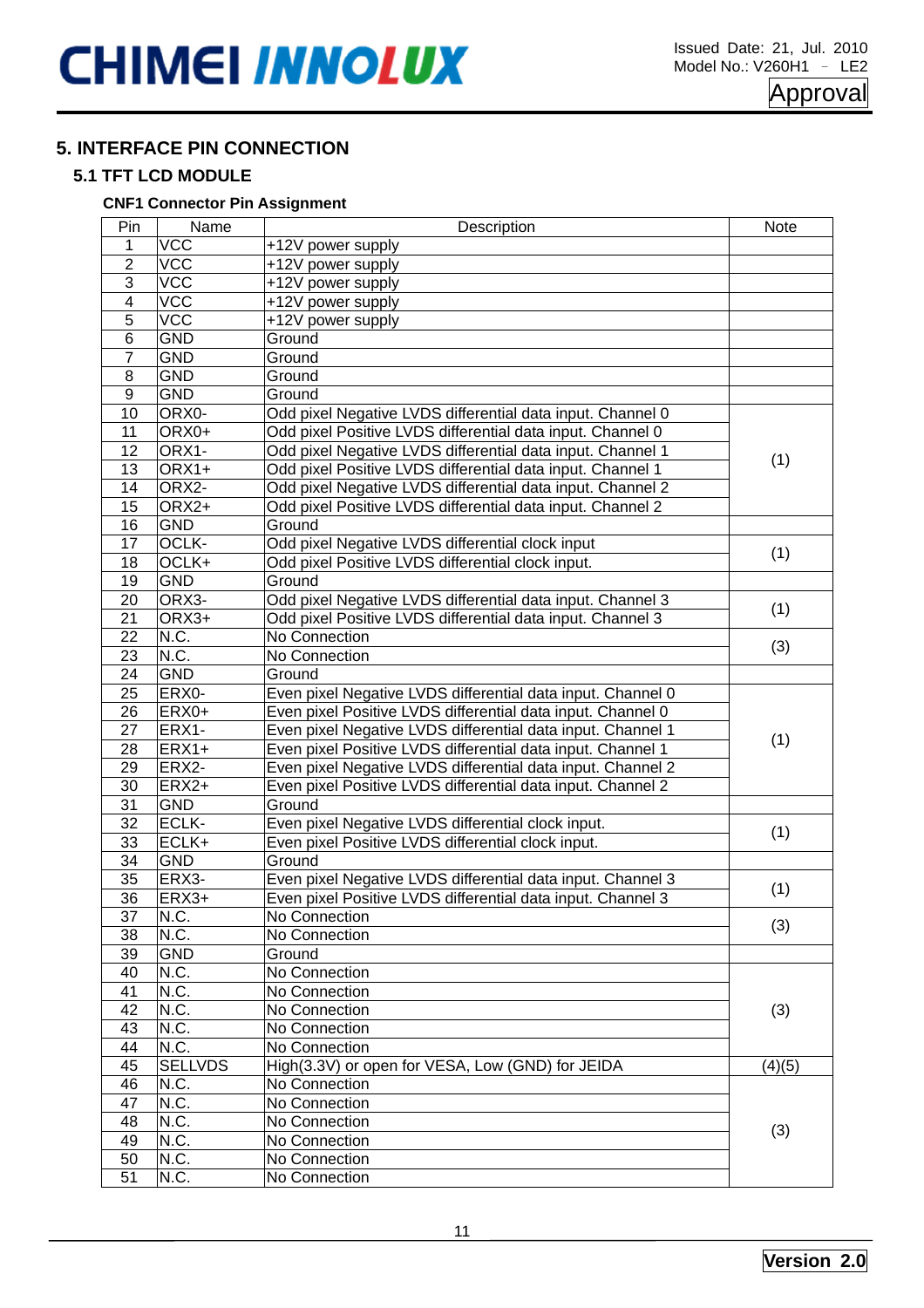- Note (1) Two pixel data send into the module for every clock cycle. The first pixel of the frame is odd pixel and the second pixel is even pixel
- Note (2) LVDS connector pin order defined as follows



Note (3) Reserved for internal use. Please leave it open.

Note (4) Low: JEIDA LVDS Format (Connect to GND), High or open: VESA Format. (Connect to +3.3V)

Note (5) LVDS signal pin connected to the LCM side has the following diagram.

R1 in the system side should be less than 1K Ohm. (R1 < 1K Ohm)



System side  $R1 < 1K$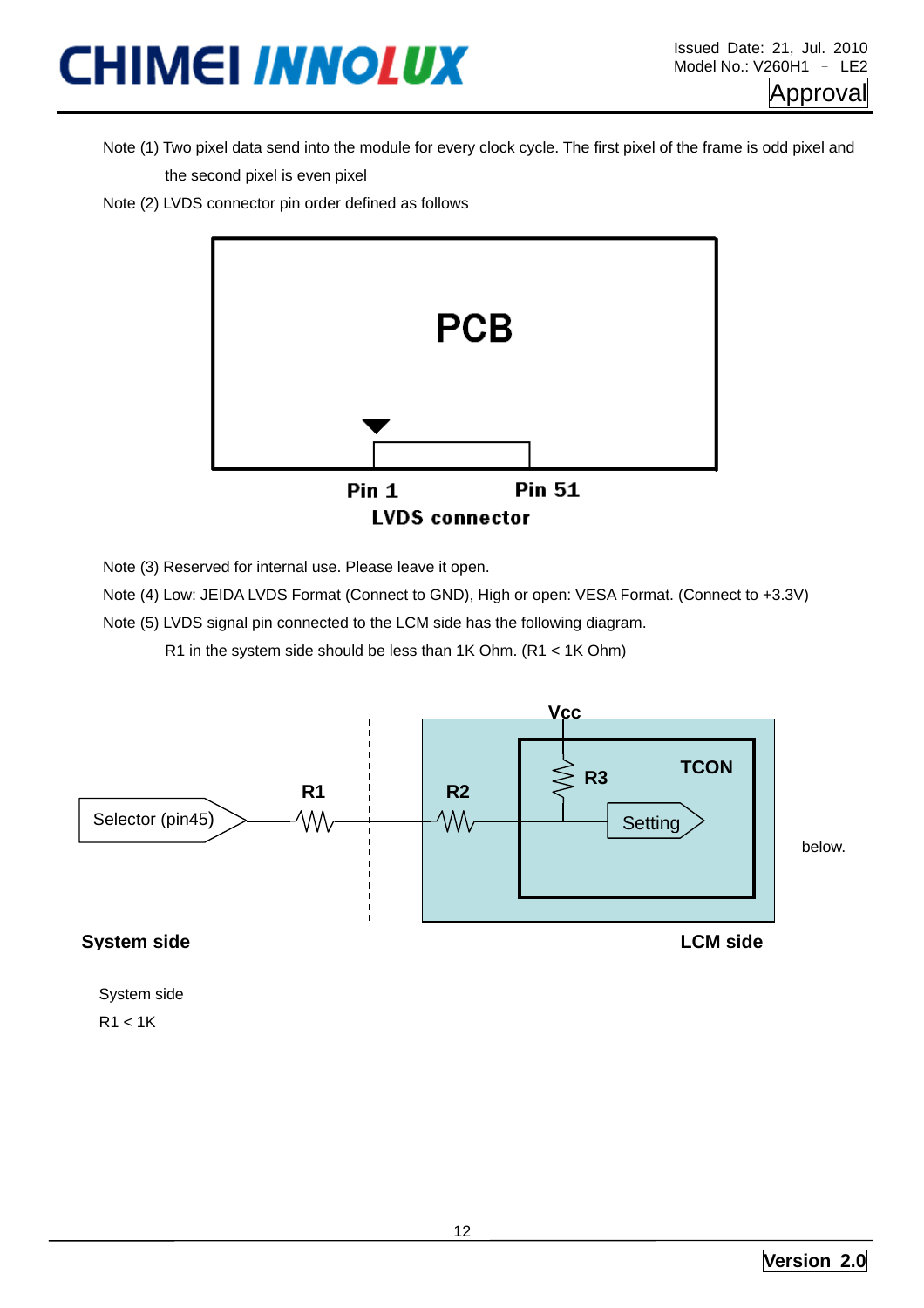#### **5.2 BACKLIGHT UNIT**

The pin configuration for the housing and the leader wire is shown in the table below.

CN: 51281-1094 (Molex) or equivalent

| Pin No         | Symbol | Feature                |
|----------------|--------|------------------------|
|                | VLED-  |                        |
| $\overline{2}$ | VLED-  |                        |
| 3              | VLED-  | Negative of LED String |
|                | VLED-  |                        |
| 5              | VLED-  |                        |
| 6              | VLED-  |                        |
|                | NC.    | <b>NC</b>              |
| 8              | VLED+3 |                        |
| Ι9             | VLED+2 | Positive of LED String |
| 10             | VLED+1 |                        |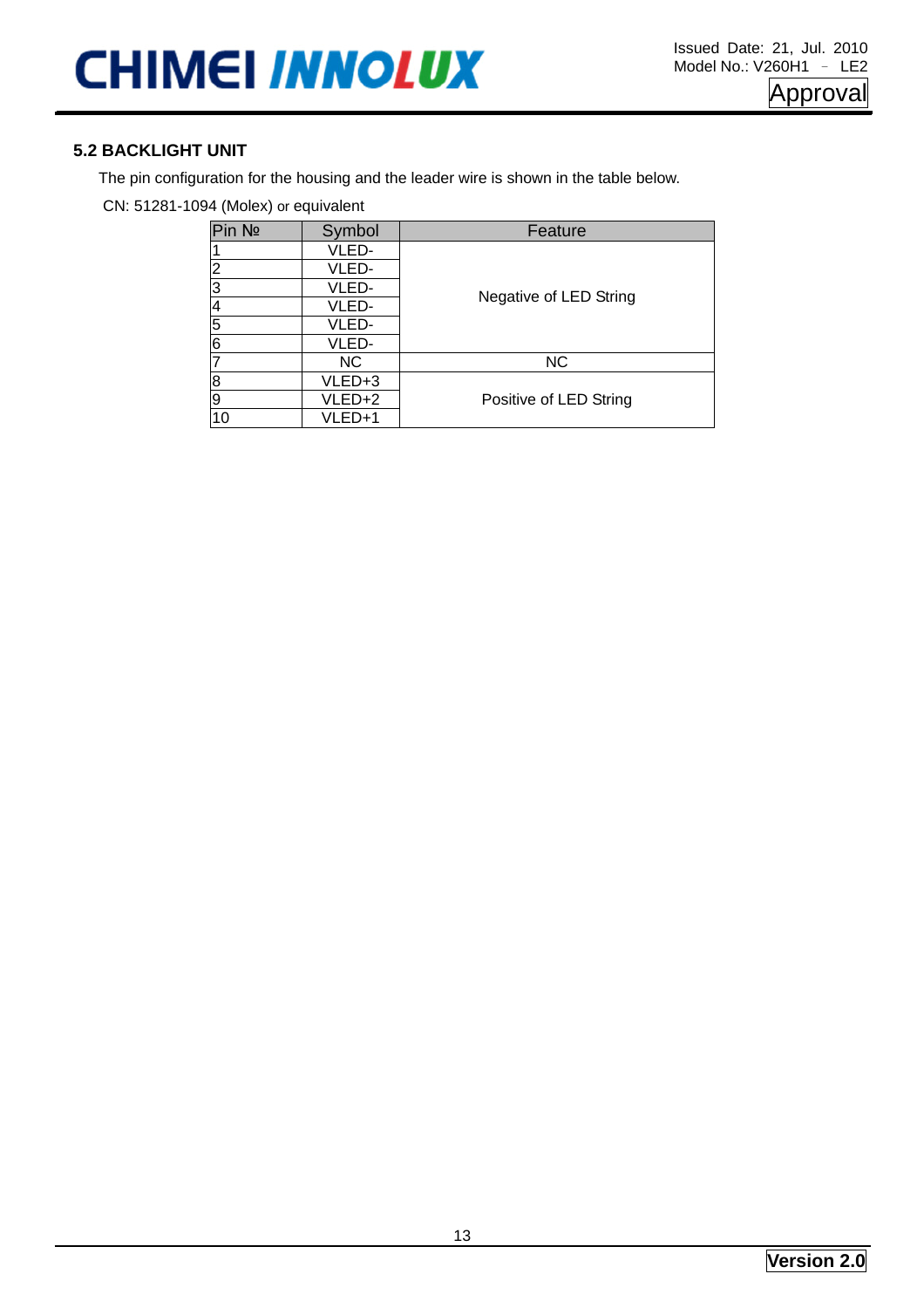#### **5.3 BLOCK DIAGRAM OF INTERFACE**

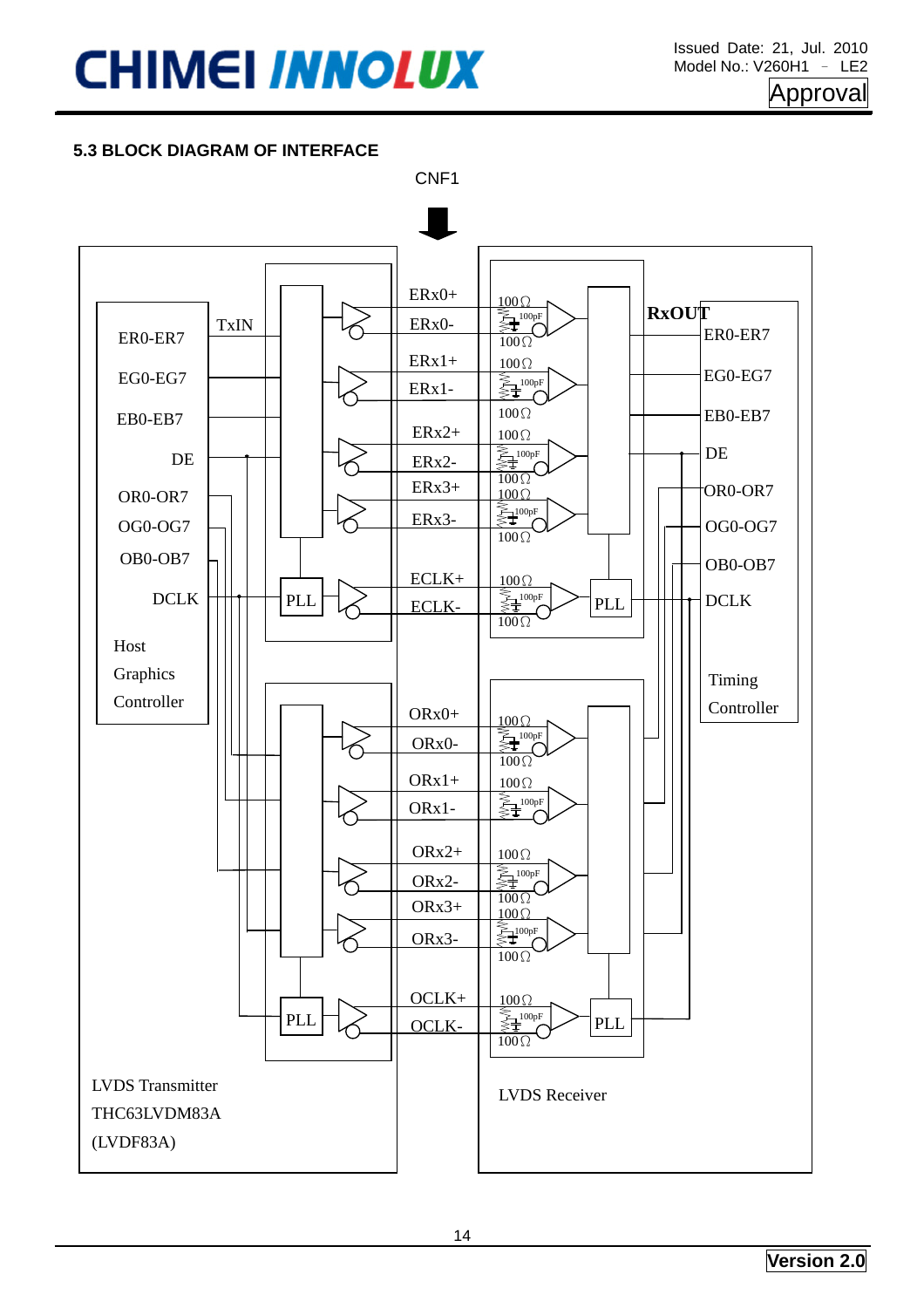ER0~ER7: Even pixel R data EG0~EG7: Even pixel G data EB0~EB7: Even pixel B data OR0~OR7: Odd pixel R data OG0~OG7: Odd pixel G data OB0~OB7: Odd pixel B data DE: Data enable signal DCLK: Data clock signal

Note (1) The system must have the transmitter to drive the module.

Note (2) LVDS cable impedance shall be 50 ohms per signal line or about 100 ohms per twist-pair line when it is used differentially.

Note (3) Two pixel data send into the module for every clock cycle. The first pixel of the frame is odd pixel and the second pixel is even pixel.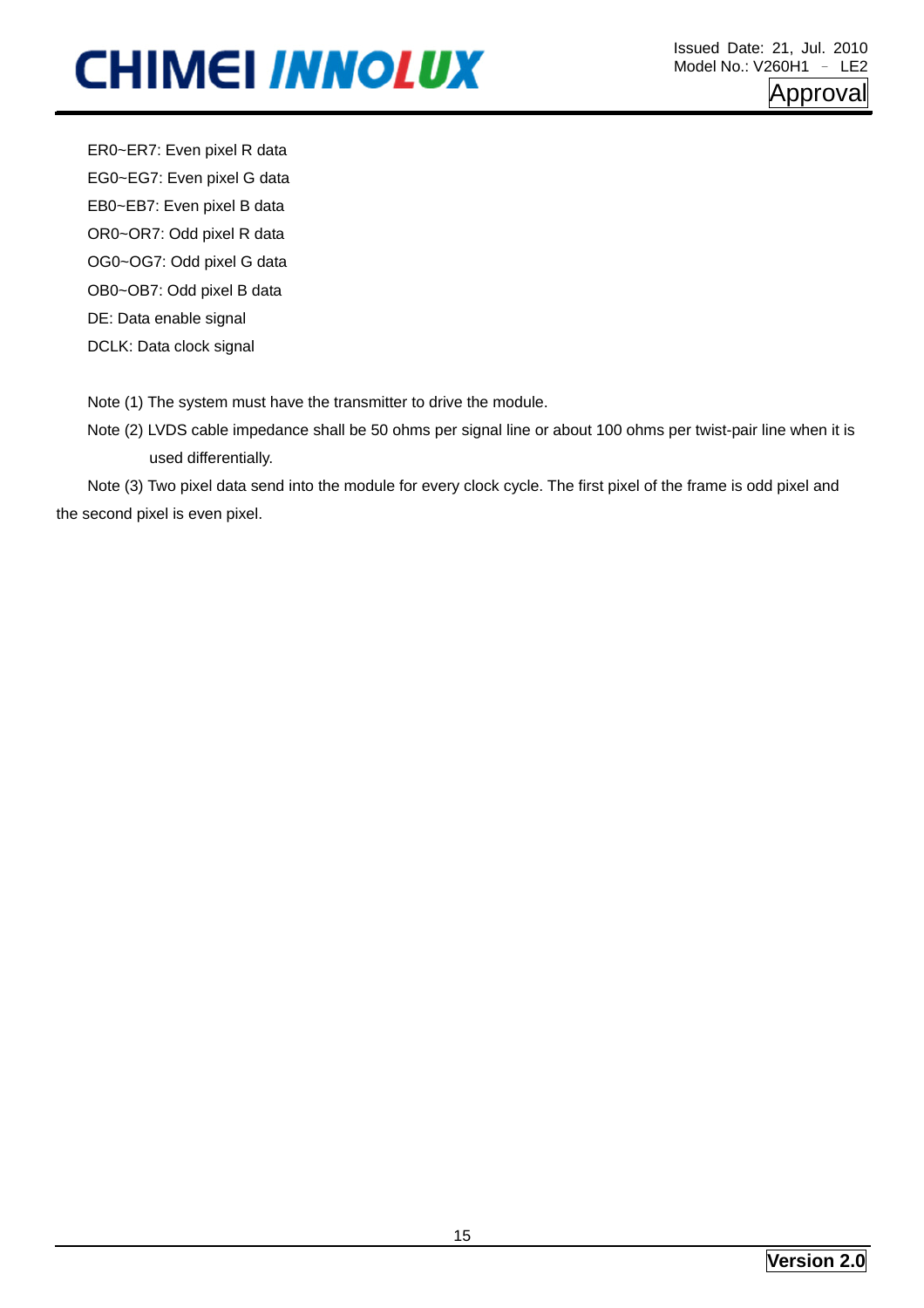#### **5.4 LVDS INTERFACE**

VESA LVDS format:(SELLVDS pin=H or open)



JEDIA LVDS format:(SELLVDS pin=L)



R0~R7: Pixel R Data (7; MSB, 0; LSB)

G0~G7: Pixel G Data (7; MSB, 0; LSB)

B0~B7: Pixel B Data (7; MSB, 0; LSB)

DE : Data enable signal

DCLK : Data clock signal

Notes: (1) RSVD (reserved) pins on the transmitter shall be "H" or "L".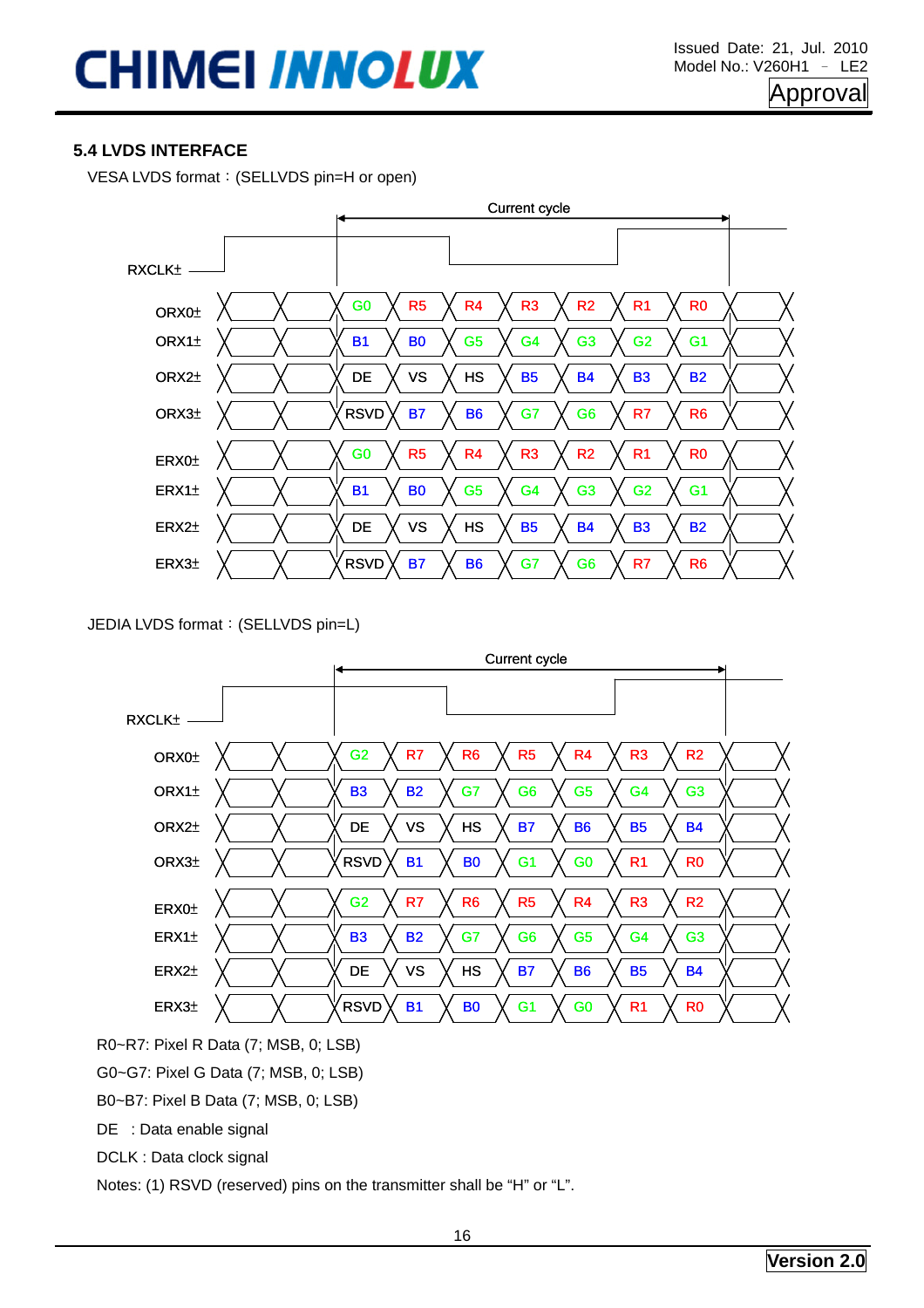### **5.5 COLOR DATA INPUT ASSIGNMENT**

The brightness of each primary color (red, green and blue) is based on the 8-bit gray scale data input for the color.

The higher the binary input, the brighter the color. The table below provides the assignment of the color versus data input.

|               |                  |                      |                  |                |                  |                  |                  |                      |                  |           |                  |                  |                      | Data Signal          |                      |                      |                |                      |                  |                  |                      |                      |                      |                      |                |
|---------------|------------------|----------------------|------------------|----------------|------------------|------------------|------------------|----------------------|------------------|-----------|------------------|------------------|----------------------|----------------------|----------------------|----------------------|----------------|----------------------|------------------|------------------|----------------------|----------------------|----------------------|----------------------|----------------|
|               | Color            |                      |                  |                | Red              |                  |                  |                      |                  |           |                  |                  |                      | Green                |                      |                      |                |                      |                  |                  |                      | <b>Blue</b>          |                      |                      |                |
|               |                  | R7                   | R <sub>6</sub>   | R <sub>5</sub> | R4               | R <sub>3</sub>   | $R2$ $R1$        |                      | R <sub>0</sub>   | G7        | G <sub>6</sub>   | G <sub>5</sub>   | G4                   | G <sub>3</sub>       | G <sub>2</sub>       | G <sub>1</sub>       | G <sub>0</sub> | B <sub>7</sub>       | B <sub>6</sub>   | <b>B5</b> B4     |                      | B <sub>3</sub>       | <b>B2</b>            | B <sub>1</sub>       | B <sub>0</sub> |
|               | <b>Black</b>     | 0                    | $\mathbf 0$      | $\mathbf 0$    | $\boldsymbol{0}$ | 0                | $\mathbf 0$      | $\mathbf 0$          | 0                | $\pmb{0}$ | 0                | $\boldsymbol{0}$ | 0                    | 0                    | 0                    | 0                    | $\mathbf 0$    | 0                    | 0                | 0                | $\pmb{0}$            | 0                    | 0                    | 0                    | $\pmb{0}$      |
|               | Red              | 1                    | 1                | 1              | 1                | 1                | 1                | 1                    | 1                | 0         | $\pmb{0}$        | 0                | 0                    | 0                    | 0                    | 0                    | 0              | 0                    | 0                | 0                | 0                    | 0                    | 0                    | 0                    | 0              |
|               | Green            | 0                    | 0                | 0              | 0                | 0                | 0                | 0                    | 0                | 1         | 1                | 1                | 1                    | 1                    | 1                    | 1                    | 1              | 0                    | 0                | 0                | 0                    | 0                    | 0                    | 0                    | 0              |
| <b>Basic</b>  | <b>Blue</b>      | 0                    | 0                | 0              | 0                | 0                | 0                | 0                    | 0                | 0         | 0                | 0                | 0                    | 0                    | 0                    | 0                    | 0              | 1                    | 1                | 1                | 1                    | 1                    | 1                    | 1                    | 1              |
| Colors        | Cyan             | 0                    | 0                | 0              | 0                | 0                | 0                | 0                    | 0                | 1         | 1                | 1                | 1                    | 1                    | 1                    | 1                    | 1              | 1                    | 1                | 1                | 1                    | 1                    | 1                    | 1                    | 1              |
|               | Magenta          | 1                    | 1                | 1              | 1                | 1                | 1                | 1                    | 1                | 0         | 0                | 0                | 0                    | 0                    | 0                    | 0                    | 0              | 1                    | 1                | 1                | 1                    | 1                    | 1                    | 1                    | 1              |
|               | Yellow           | 1                    | 1                | 1              | 1                | 1                | 1                | 1                    | 1                | 1         | 1                | 1                | 1                    | 1                    | 1                    | 1                    | 1              | 0                    | 0                | 0                | 0                    | 0                    | 0                    | 0                    | 0              |
|               | White            | 1                    | 1                | 1              | 1                | 1                | 1                | 1                    | 1                | 1         | 1                | 1                | 1                    | 1                    | 1                    | 1                    | 1              | 1                    | 1                | 1                | 1                    | 1                    | 1                    | 1                    | 1              |
|               | Red(0) / Dark    | 0                    | 0                | 0              | 0                | 0                | 0                | 0                    | 0                | 0         | 0                | 0                | 0                    | 0                    | 0                    | 0                    | 0              | 0                    | 0                | 0                | 0                    | 0                    | 0                    | 0                    | $\pmb{0}$      |
|               | Red(1)           | 0                    | 0                | 0              | 0                | 0                | 0                | 0                    | 1                | 0         | 0                | 0                | 0                    | 0                    | 0                    | 0                    | 0              | 0                    | 0                | 0                | 0                    | 0                    | 0                    | 0                    | 0              |
|               | Red(2)           | 0                    | 0                | 0              | 0                | 0                | 0                | 1                    | 0                | 0         | $\pmb{0}$        | 0                | 0                    | 0                    | 0                    | 0                    | 0              | 0                    | 0                | 0                | 0                    | 0                    | 0                    | 0                    | 0              |
| Gray<br>Scale |                  |                      |                  |                |                  |                  |                  |                      |                  |           | t                |                  | $\ddot{\cdot}$       |                      |                      |                      |                | $\ddot{\phantom{a}}$ |                  |                  |                      |                      |                      | İ                    |                |
| Of            |                  | $\blacksquare$       | $\blacksquare$   | $\blacksquare$ |                  | $\ddot{\cdot}$   | $\ddot{\cdot}$   | $\ddot{\phantom{a}}$ | t,               | $\cdot$   | ţ,               | ţ,               | $\ddot{\cdot}$       | $\cdot$              | $\ddot{\cdot}$       | ÷                    | $\bullet$      | $\ddot{\cdot}$       | $\ddot{\cdot}$   | $\blacksquare$   | $\blacksquare$       | $\vdots$             | t                    | ÷                    |                |
| Red           | Red(253)         | 1                    | 1                | 1              | 1                | 1                | 1                | 0                    | 1                | 0         | 0                | 0                | 0                    | 0                    | 0                    | 0                    | 0              | 0                    | 0                | 0                | 0                    | 0                    | 0                    | 0                    | 0              |
|               | Red(254)         | 1                    | 1                | 1              | 1                | 1                | 1                | 1                    | 0                | 0         | 0                | 0                | 0                    | 0                    | 0                    | 0                    | 0              | 0                    | 0                | 0                | 0                    | 0                    | 0                    | 0                    | 0              |
|               | Red(255)         | 1                    | 1                | 1              | 1                | 1                | 1                | 1                    | 1                | 0         | $\pmb{0}$        | 0                | 0                    | 0                    | 0                    | 0                    | 0              | 0                    | 0                | 0                | 0                    | $\pmb{0}$            | 0                    | 0                    | $\pmb{0}$      |
|               | Green(0) / Dark  | $\mathbf 0$          | 0                | 0              | 0                | 0                | $\pmb{0}$        | $\pmb{0}$            | 0                | 0         | 0                | $\pmb{0}$        | 0                    | 0                    | $\pmb{0}$            | 0                    | 0              | 0                    | 0                | 0                | 0                    | $\mathbf 0$          | 0                    | 0                    | $\mathbf 0$    |
|               | Green(1)         | 0                    | 0                | 0              | 0                | 0                | 0                | 0                    | 0                | 0         | 0                | 0                | 0                    | 0                    | 0                    | 0                    | 1              | 0                    | 0                | 0                | 0                    | 0                    | 0                    | 0                    | 0              |
| Gray          | Green(2)         | 0                    | 0                | 0              | 0                | 0                | 0                | 0                    | 0                | 0         | 0                | 0                | 0                    | 0                    | 0                    | 1                    | 0              | 0                    | 0                | 0                | 0                    | 0                    | 0                    | 0                    | 0              |
| Scale         |                  |                      |                  | ٠              |                  |                  | ×                | İ,                   |                  |           | $\ddot{\cdot}$   | $\ddot{\cdot}$   | $\ddot{\phantom{a}}$ |                      |                      | $\ddot{\cdot}$       |                | $\ddot{\cdot}$       | $\vdots$         |                  |                      |                      |                      | $\vdots$             |                |
| Of            |                  | ä,                   | ÷                | t              |                  | ÷                | ÷,               | $\ddot{\phantom{a}}$ | ÷                | ä,        | ÷                | $\vdots$         | $\ddot{\phantom{a}}$ | $\ddot{\phantom{a}}$ | $\ddot{\phantom{a}}$ | ÷                    | $\ddot{\cdot}$ | ÷                    | $\vdots$         | İ                | $\ddot{\phantom{a}}$ | ÷                    | $\ddot{\phantom{a}}$ | ÷                    |                |
| Green         | Green(253)       | 0                    | 0                | 0              | 0                | 0                | 0                | 0                    | 0                | 1         | 1                | 1                | 1                    | 1                    | 1                    | 0                    | 1              | 0                    | 0                | 0                | 0                    | 0                    | 0                    | 0                    | 0              |
|               | Green(254)       | 0                    | 0                | 0              | 0                | 0                | 0                | 0                    | 0                | 1         | 1                | 1                | 1                    | 1                    | 1                    | 1                    | 0              | 0                    | 0                | 0                | 0                    | 0                    | 0                    | 0                    | 0              |
|               | Green(255)       | 0                    | 0                | 0              | 0                | 0                | 0                | 0                    | 0                | 1         | 1                | 1                | 1                    | 1                    | 1                    | 1                    | 1              | 0                    | 0                | 0                | 0                    | 0                    | 0                    | 0                    | 0              |
|               | Blue(0) / Dark   | 0                    | 0                | 0              | 0                | 0                | 0                | 0                    | 0                | 0         | 0                | 0                | 0                    | 0                    | 0                    | 0                    | 0              | 0                    | 0                | 0                | 0                    | 0                    | 0                    | 0                    | 0              |
|               | Blue(1)          | $\mathbf 0$          | $\boldsymbol{0}$ | $\pmb{0}$      | $\mathbf 0$      | $\mathbf 0$      | $\mathbf 0$      | $\pmb{0}$            | $\pmb{0}$        | $\pmb{0}$ | $\boldsymbol{0}$ | $\pmb{0}$        | $\pmb{0}$            | $\pmb{0}$            | $\pmb{0}$            | $\boldsymbol{0}$     | $\mathbf 0$    | $\pmb{0}$            | $\boldsymbol{0}$ | $\boldsymbol{0}$ | $\pmb{0}$            | $\pmb{0}$            | $\pmb{0}$            | 0                    | $\mathbf{1}$   |
| Gray          | Blue(2)          | $\mathbf 0$          | $\pmb{0}$        | $\pmb{0}$      | $\mathbf 0$      | $\boldsymbol{0}$ | $\mathbf 0$      | $\pmb{0}$            | $\pmb{0}$        | $\pmb{0}$ | $\pmb{0}$        | $\pmb{0}$        | $\pmb{0}$            | $\mathbf 0$          | $\pmb{0}$            | $\boldsymbol{0}$     | $\mathbf 0$    | $\mathbf 0$          | $\pmb{0}$        | 0                | $\,0\,$              | $\pmb{0}$            | $\pmb{0}$            | 1                    | $\,0\,$        |
| Scale         |                  | $\vdots$             | ţ,               |                |                  | t,               | İ,               |                      |                  |           | ţ,               |                  | $\ddot{\cdot}$       |                      | $\ddot{\cdot}$       | ÷                    |                | $\vdots$             | İ,               |                  |                      | t,                   |                      | İ,                   | ţ,             |
| Of            |                  | $\ddot{\phantom{a}}$ | ÷                |                |                  | ÷                | ÷                | t                    | $\ddot{\cdot}$   | ÷         | $\ddot{\cdot}$   | ÷                | t,                   |                      | t,                   | $\ddot{\phantom{a}}$ | $\ddot{\cdot}$ | $\ddot{\phantom{a}}$ |                  |                  |                      | $\ddot{\phantom{a}}$ | ÷                    | $\ddot{\phantom{a}}$ | ÷              |
| <b>Blue</b>   | <b>Blue(253)</b> | $\mathbf 0$          | $\boldsymbol{0}$ | $\pmb{0}$      | $\mathbf 0$      | $\boldsymbol{0}$ | $\mathbf 0$      | $\pmb{0}$            | $\boldsymbol{0}$ | $\pmb{0}$ | $\pmb{0}$        | $\mathbf 0$      | $\mathbf 0$          | $\pmb{0}$            | $\mathbf 0$          | $\pmb{0}$            | $\mathbf 0$    | $\mathbf{1}$         | 1                | 1                | 1                    | $\mathbf{1}$         | 1                    | $\mathbf 0$          | 1              |
|               | <b>Blue(254)</b> | $\pmb{0}$            | $\boldsymbol{0}$ | $\pmb{0}$      | 0                | $\boldsymbol{0}$ | $\mathbf 0$      | $\pmb{0}$            | $\boldsymbol{0}$ | 0         | 0                | $\mathbf 0$      | $\pmb{0}$            | 0                    | $\pmb{0}$            | $\boldsymbol{0}$     | $\mathbf 0$    | $\mathbf 1$          | 1                | 1                | 1                    | $\mathbf{1}$         | 1                    | 1                    | 0              |
|               | <b>Blue(255)</b> | $\pmb{0}$            | $\pmb{0}$        | $\pmb{0}$      | 0                | $\pmb{0}$        | $\boldsymbol{0}$ | $\pmb{0}$            | 0                | 0         | $\boldsymbol{0}$ | 0                | $\pmb{0}$            | $\pmb{0}$            | $\pmb{0}$            | $\boldsymbol{0}$     | 0              | 1                    |                  |                  |                      |                      |                      |                      | $\mathbf{1}$   |

Note (1) 0: Low Level Voltage, 1: High Level Voltage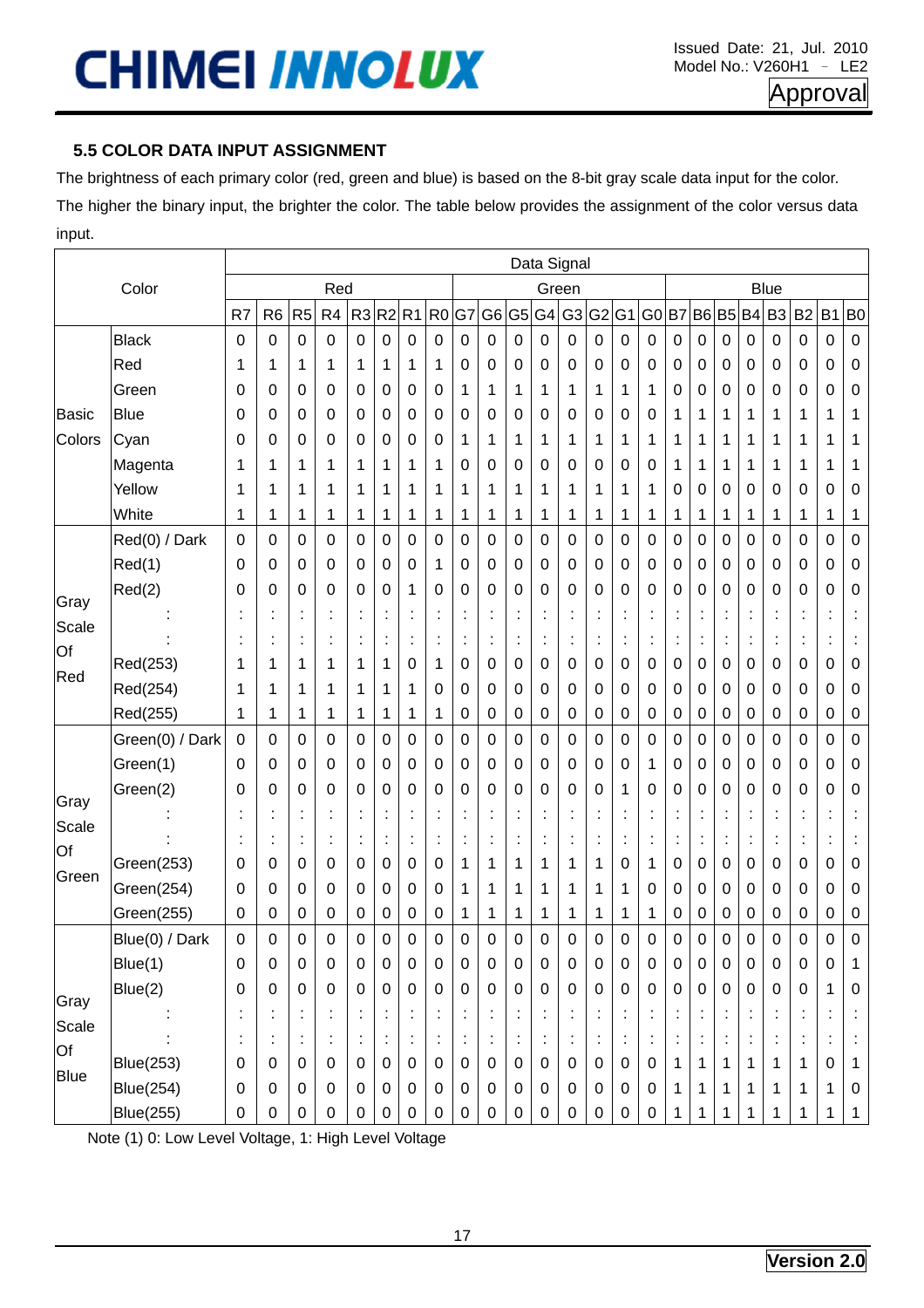### **6. INTERFACE TIMING**

### **6.1 INPUT SIGNAL TIMING SPECIFICATIONS**

The input signal timing specifications are shown as the following table and timing diagram.

| Signal                   | Item                                    | Symbol                          | Min.                   | Typ.       | Max.                   | Unit       | <b>Note</b> |
|--------------------------|-----------------------------------------|---------------------------------|------------------------|------------|------------------------|------------|-------------|
|                          | Frequency                               | $F_{\text{clkin}}$<br>$(=1/TC)$ | 60                     | 74.25      | 80                     | <b>MHz</b> |             |
| <b>LVDS</b>              | Input cycle to<br>cycle jitter          | $T_{\text{rcl}}$                |                        |            | 200                    | ps         | (3)         |
| Receiver<br><b>Clock</b> | Spread spectrum<br>modulation range     | Fclkin_mod                      | $F_{\text{clkin}}$ -2% |            | $F_{\text{clkin}}$ +2% | <b>MHz</b> |             |
|                          | Spread spectrum<br>modulation frequency | $F_\text{SSM}$                  | 200<br>600<br>600      | <b>KHz</b> | (4)                    |            |             |
| <b>LVDS</b><br>Receiver  | Setup Time                              | Tlvsu                           |                        |            |                        | ps         |             |
| Data                     | <b>Hold Time</b>                        | Tlvhd                           |                        |            |                        | ps         | (5)         |
|                          | <b>Frame Rate</b>                       | $F_{r5}$                        | 47                     | 50         | 53                     | Hz         |             |
| Vertical                 |                                         | $F_{r6}$                        | 57                     | 60         | 63                     | Hz         |             |
| Active<br><b>Display</b> | Total                                   | Tv                              | 1115                   | 1125       | 1135                   | Th         | Tv=Tvd+Tvb  |
| Term                     | <b>Display</b>                          | Tvd                             | 1080                   | 1080       | 1080                   | Th         |             |
|                          | <b>Blank</b>                            | Tvb                             | 35                     | 45         | 55                     | Th         |             |
| Horizontal               | Total                                   | Th                              | 1050                   | 1100       | 1150                   | <b>Tc</b>  | Th=Thd+Thb  |
| Active<br>Display        | <b>Display</b>                          | Thd                             | 960                    | 960        | 960                    | Tc         |             |
| Term                     | <b>Blank</b>                            | Thb                             | 90                     | 140        | 190                    | <b>Tc</b>  |             |

Note (1) Please make sure the range of pixel clock has follow the below equation:

Fclkin(max)  $\geq$  Fr6  $\times$  Tv  $\times$  Th

 $Fr5 \times Tv \times Th \geq Fclkin(min)$ 

Note (2) This module is operated in DE only mode and please follow the input signal timing diagram below: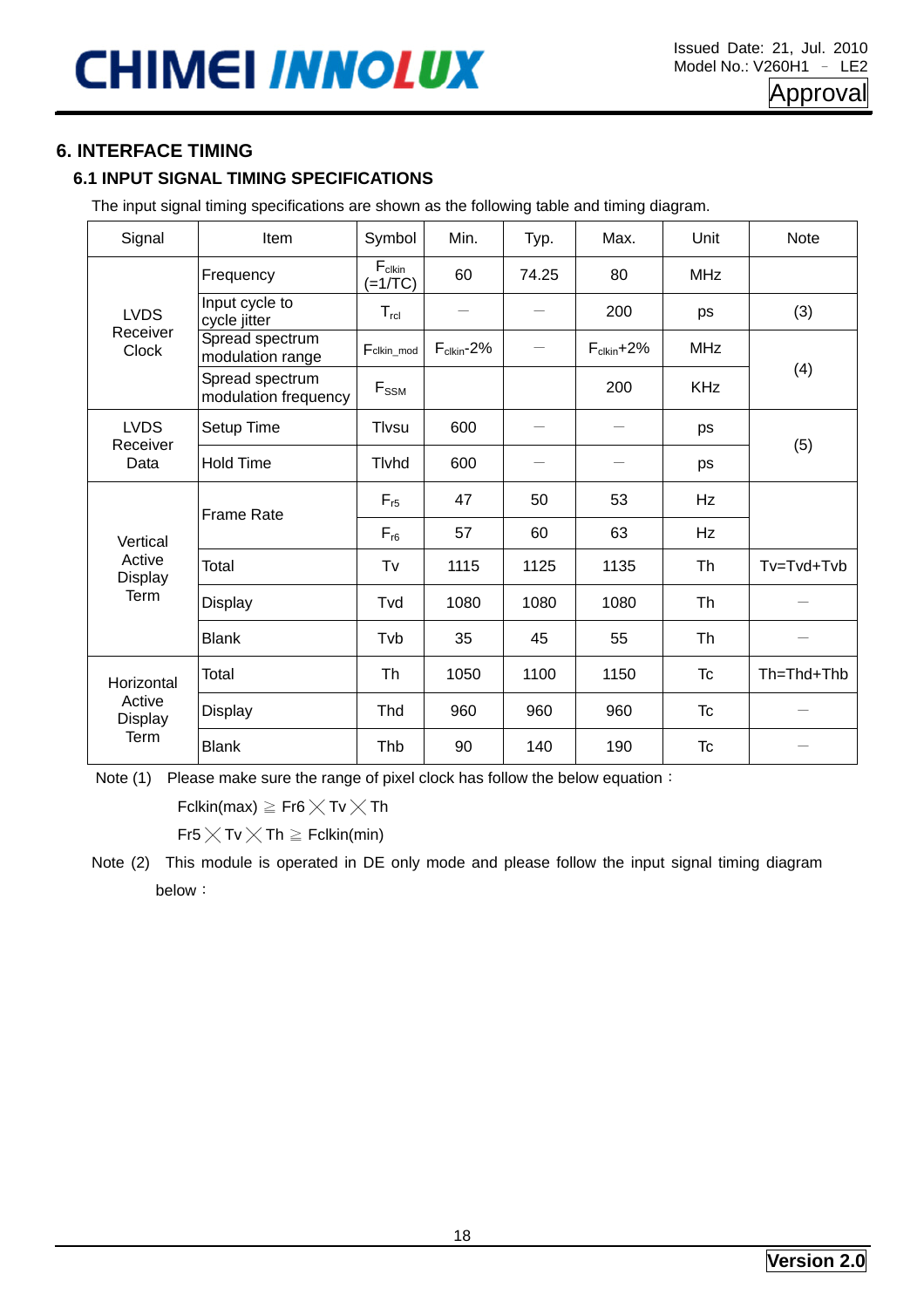DATA



Valid Display Data (960 clocks)

Note (3) The input clock cycle-to-cycle jitter is defined as below figures. Trcl =  $IT_1 - TI$ 

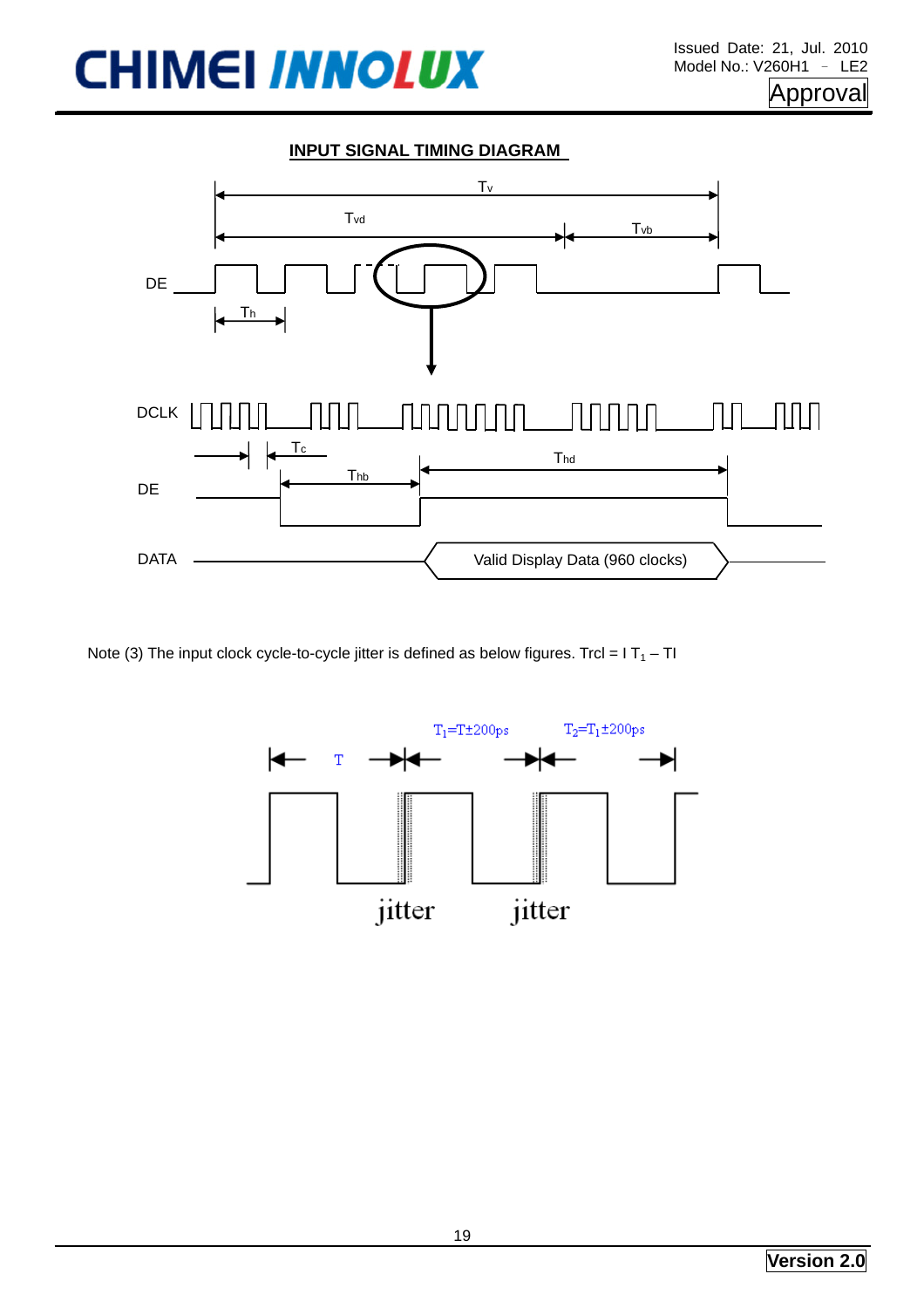Note (4) The SSCG (Spread spectrum clock generator) is defined as below figures.



Note (5) The LVDS timing diagram and setup/hold time is defined and showing as the following figures.



#### **LVDS RECEIVER INTERFACE TIMING DIAGRAM**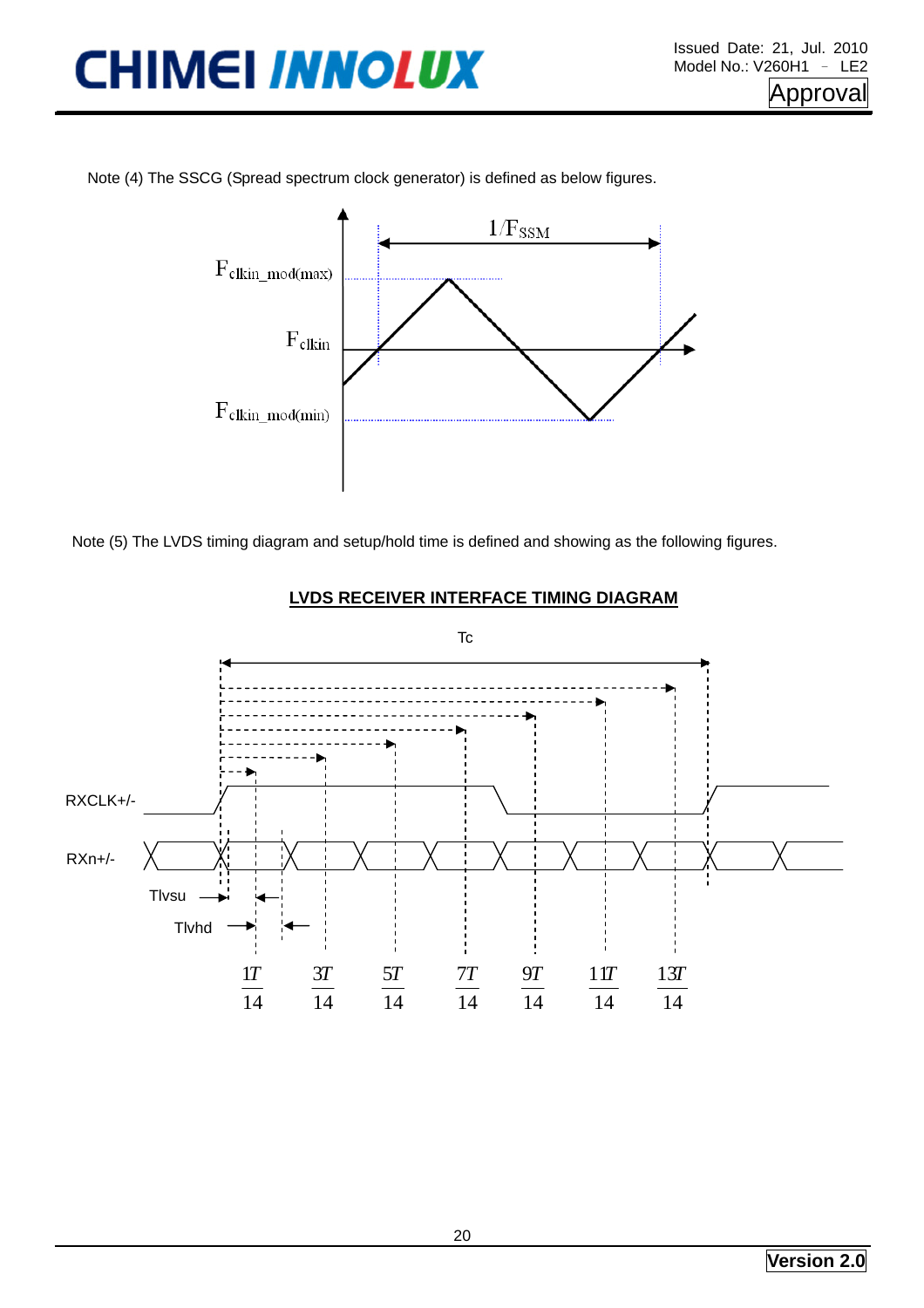#### **6.2 POWER ON/OFF SEQUENCE**

To prevent a latch-up or DC operation of LCD module, the power on/off sequence should be as the diagram below.



**Power ON/OFF Sequence** 

- Note (1) The supply voltage of the external system for the module input should follow the definition of Vcc.
- Note (2) Apply the LED voltage within the LCD operation range. When the backlight turns on before the LCD operation or the LCD turns off before the backlight turns off, the display may momentarily become abnormal screen.
- Note (3) In case of Vcc is in off level, please keep the level of input signals on the low or high impedance. If T2<0,that maybe cause electrical overstress failure.
- Note (4) T4 should be measured after the module has been fully discharged between power off and on period.
- Note (5) Interface signal shall not be kept at high impedance when the power is on.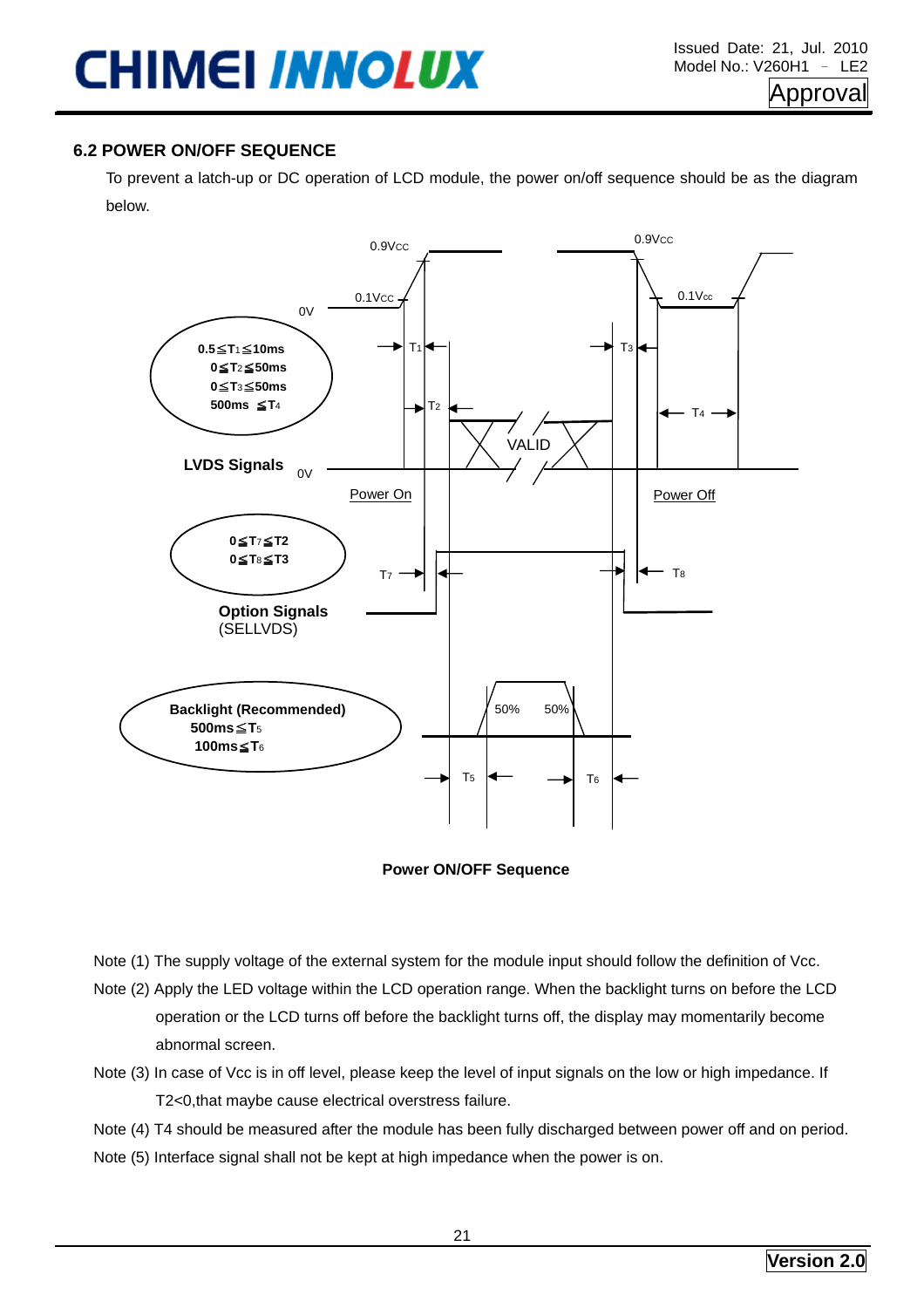### **7. OPTICAL CHARACTERISTICS**

### **7.1 TEST CONDITIONS**

| Item                    | Svmbol | Value                                                         | Unit   |  |  |  |  |
|-------------------------|--------|---------------------------------------------------------------|--------|--|--|--|--|
| Ambient Temperature     |        | $25+2$                                                        | $\sim$ |  |  |  |  |
| <b>Ambient Humidity</b> | На     | $50+10$                                                       | %RH    |  |  |  |  |
| Supply Voltage          | Vcc.   | 12V                                                           |        |  |  |  |  |
| Input Signal            |        | According to typical value in "3. ELECTRICAL CHARACTERISTICS" |        |  |  |  |  |
| <b>LED Current</b>      |        | $120+7.2$                                                     | mA     |  |  |  |  |

#### **7.2 OPTICAL SPECIFICATIONS**

The relative measurement methods of optical characteristics are shown in 7.2. The following items should be

measured under the test conditions described in 7.1 and stable environment shown in Note (6).

|                           | <b>Item</b>        | Symbol                  | Condition                                   | Min.            | Typ.  | Max.    | Unit           | Note        |  |
|---------------------------|--------------------|-------------------------|---------------------------------------------|-----------------|-------|---------|----------------|-------------|--|
| <b>Contrast Ratio</b>     |                    | CR                      |                                             | 600             | 800   |         |                | (2)         |  |
|                           |                    | $T_R$                   |                                             |                 | 1.5   | 2.8     |                |             |  |
| Response Time             |                    | $T_F$                   |                                             |                 | 3.5   | 5.2     | ms             | (3)         |  |
| Center Luminance of White |                    | $L_{\rm C}$             |                                             | 320             | 400   |         | -              | (4)         |  |
| White Variation           |                    | δW                      |                                             |                 |       | 1.3     | ۰              | (7)         |  |
| <b>Cross Talk</b>         |                    | <b>CT</b>               | $\theta_x = 0^\circ$ , $\theta_y = 0^\circ$ | ۰               |       | 4       | %              | (5)         |  |
|                           | Red                | <b>Rx</b>               | <b>Viewing Normal</b>                       |                 | 0.620 |         |                | (6)         |  |
|                           |                    | <b>Ry</b>               | Angle                                       | Typ.<br>$-0.03$ | 0.339 |         | ۰              |             |  |
|                           | Green              | Gx                      |                                             |                 | 0.308 |         | ۰              |             |  |
| Color<br>Chromaticity     |                    | Gy                      |                                             |                 | 0.618 | Typ.    | ۰              |             |  |
|                           | <b>Blue</b>        | Bx                      |                                             |                 | 0.153 | $+0.03$ | ۰              |             |  |
|                           |                    | By                      |                                             |                 | 0.056 |         | $\blacksquare$ |             |  |
|                           | White              | Wx                      |                                             |                 | 0.280 |         | Target         |             |  |
|                           |                    | Wy                      |                                             |                 | 0.290 |         |                |             |  |
|                           | <b>Color Gamut</b> | CG                      |                                             | ۰               | 70    | ۰       | $\%$           | <b>NTSC</b> |  |
|                           | Horizontal         | $\theta_x +$            |                                             | 70              | 80    | ٠       |                |             |  |
| Viewing                   |                    | $\theta_{x}$ -          | $CR \ge 10$                                 | 70              | 80    |         |                |             |  |
| Angle                     | Vertical           | $\theta$ <sub>Y</sub> + |                                             | 65              | 75    | ۰       | Deg.           | (1)         |  |
|                           |                    | $\theta$ <sub>Y</sub> - |                                             | 65              | 75    |         |                |             |  |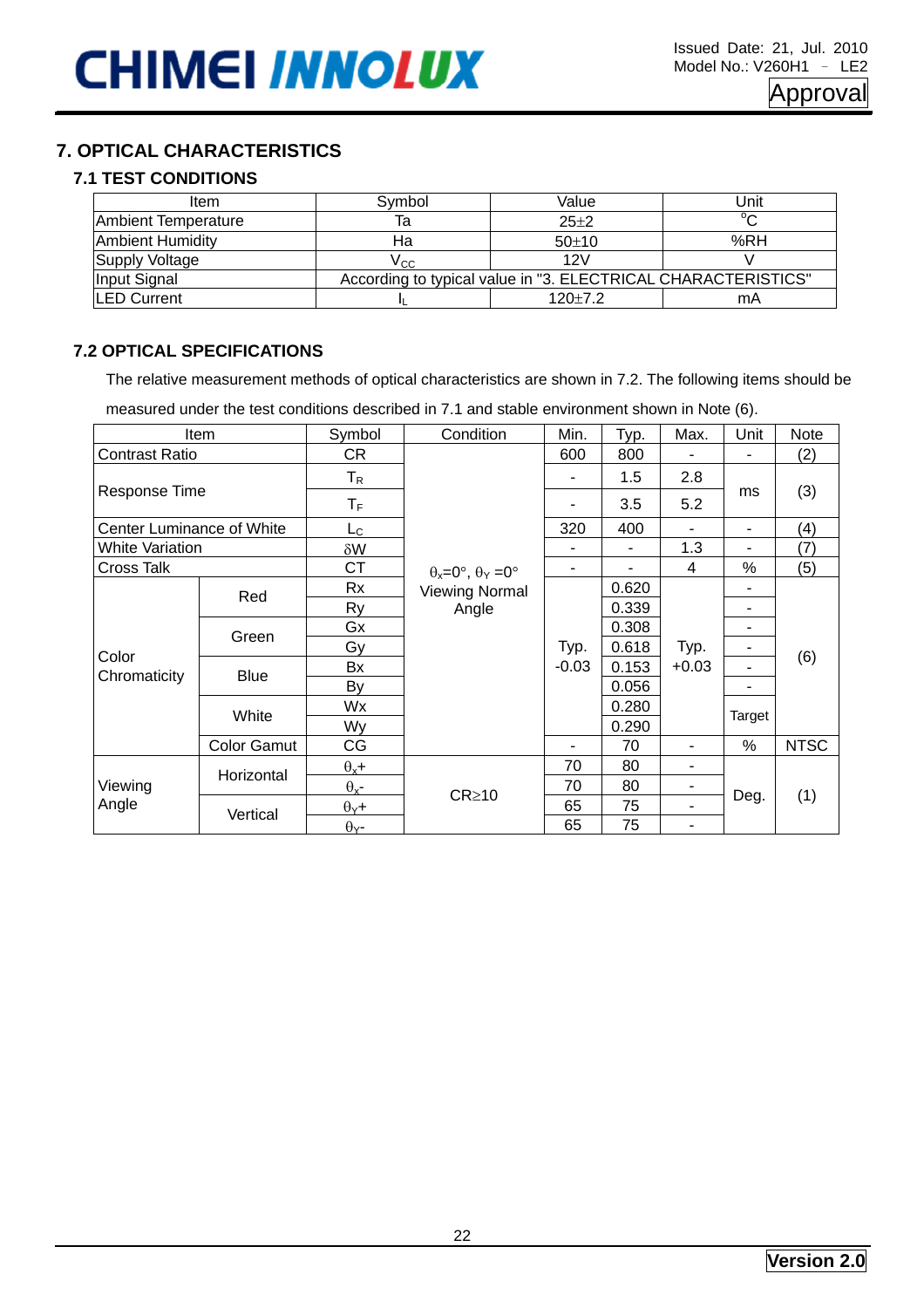Note (1) Definition of Viewing Angle (θx, θy):

Viewing angles are measured by Autronic Conoscope Cono-80



Note (2) Definition of Contrast Ratio (CR):

The contrast ratio can be calculated by the following expression.

Contrast Ratio (CR) = L255 / L0

L255: Luminance of gray level 255

L 0: Luminance of gray level 0

 $CR = CR$  (5), where  $CR$  (X) is corresponding to the Contrast Ratio of the point X at the figure in Note (7)

Note (3) Definition of Response Time  $(T_R, T_F)$ :



Note (4) Definition of Luminance of White  $(L<sub>c</sub>)$ :

Measure the luminance of gray level 255 at center point.

 $L<sub>C</sub> = L (5)$ , where L (x) is corresponding to the luminance of the point X at the figure in Note (7).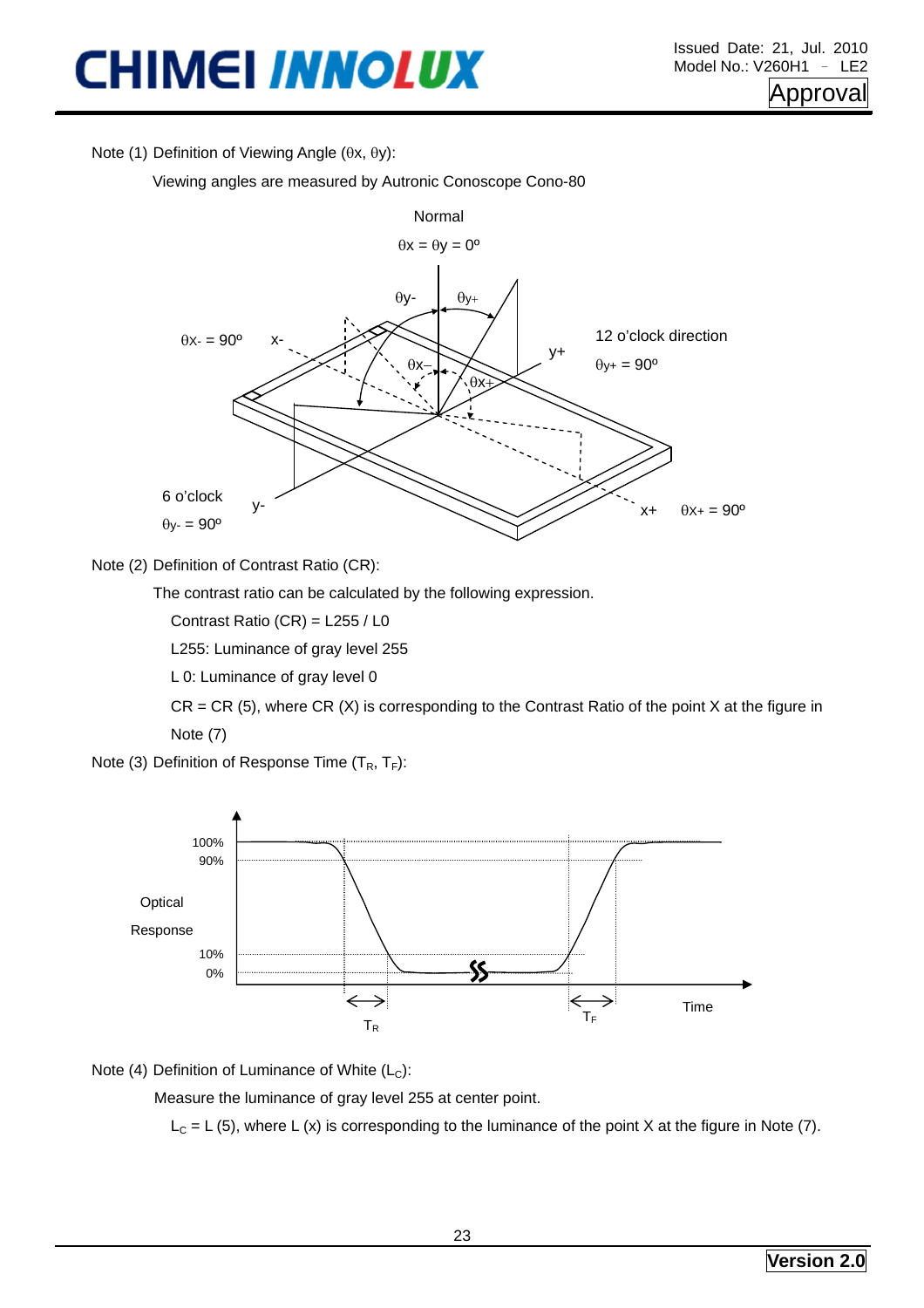Note (5) Definition of Cross Talk (CT):

 $CT = |Y_B - Y_A| / Y_A \times 100$  (%) Where:

 $Y_A$  = Luminance of measured location without gray level 0 pattern (cd/m<sup>2</sup>)

 $Y_B$  = Luminance of measured location with gray level 0 pattern (cd/m<sup>2</sup>)



Note (6) Measurement Setup:

The LCD module should be stabilized at given temperature for 1 hour to avoid abrupt temperature change during measuring. In order to stabilize the luminance, the measurement (CS-1000 or CA-210 calibrated by CS-2000) should be executed after lighting backlight for 1 hour in a windless room.

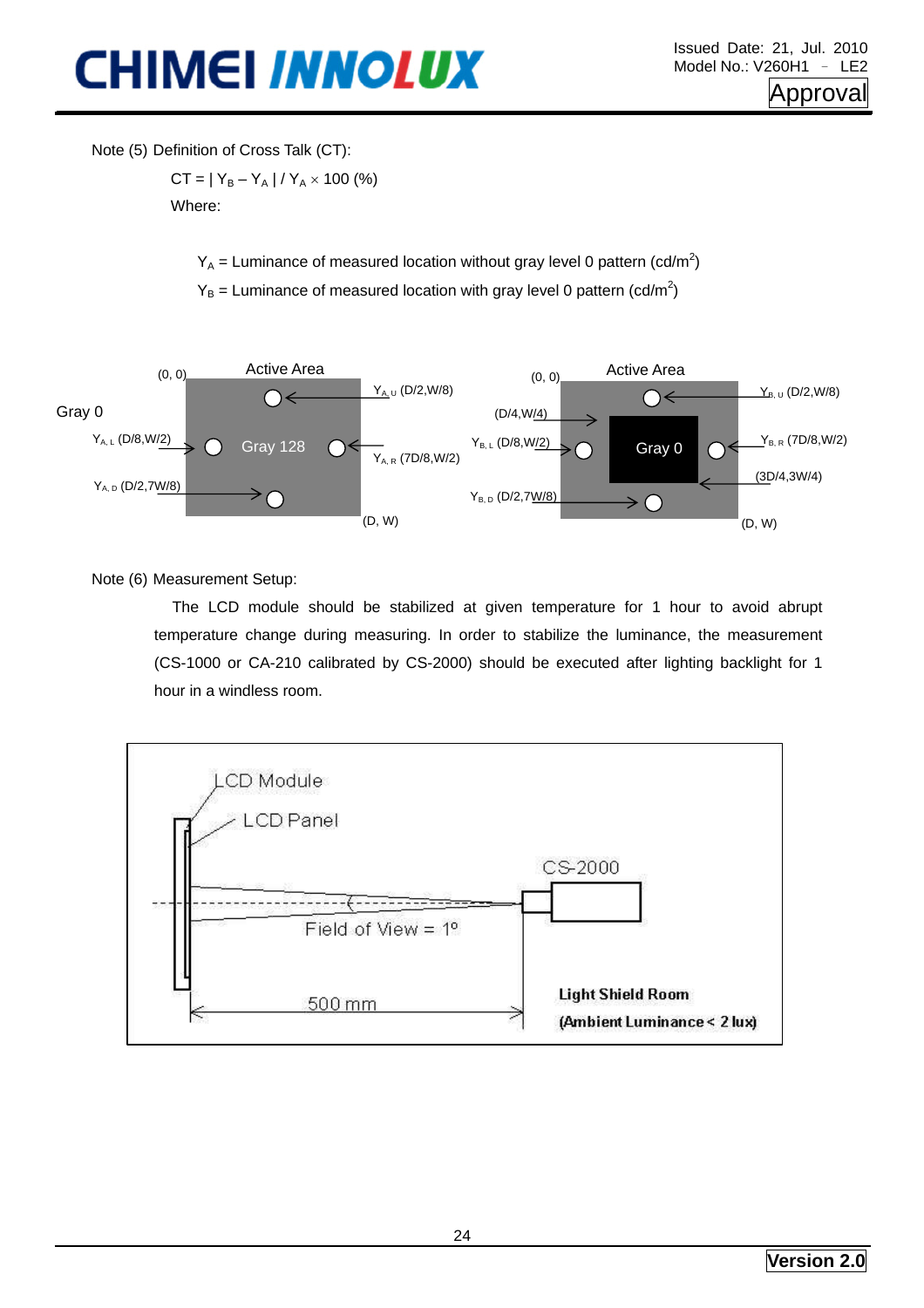Note (7) Definition of White Variation (δW):

Measure the luminance of gray level 255 at 5 points

δW = Maximum [L (1), L (2), L (3), L (4), L (5)] / Minimum [L (1), L (2), L (3), L (4), L (5)]

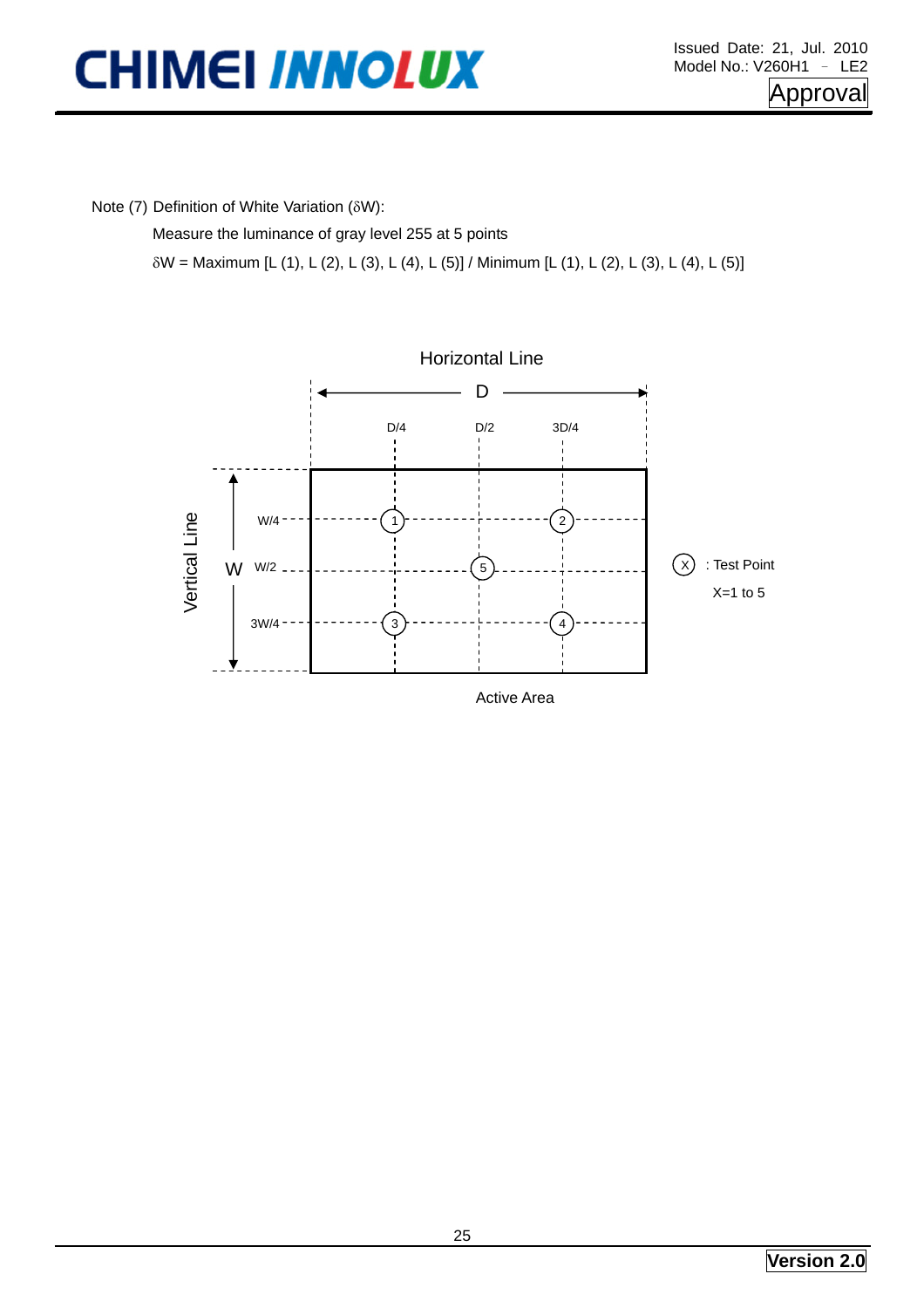### **8. DEFINITION OF LABELS**

### **8.1 CMO MODULE LABEL**

The barcode nameplate is pasted on each module as illustration, and its definitions are as following explanation.



Month:  $1-9$ ,  $A-C$ , for Jan.  $\sim$  Dec.

Day:  $1-9$ ,  $A-Y$ , for  $1<sup>st</sup>$  to  $31<sup>st</sup>$ , exclude I, O, and U.

- (b) Revision Code: Cover all the change
- (c) Serial No.: Manufacturing sequence of product
- (d) Product Line: 1 -> Line1, 2 -> Line 2, …etc.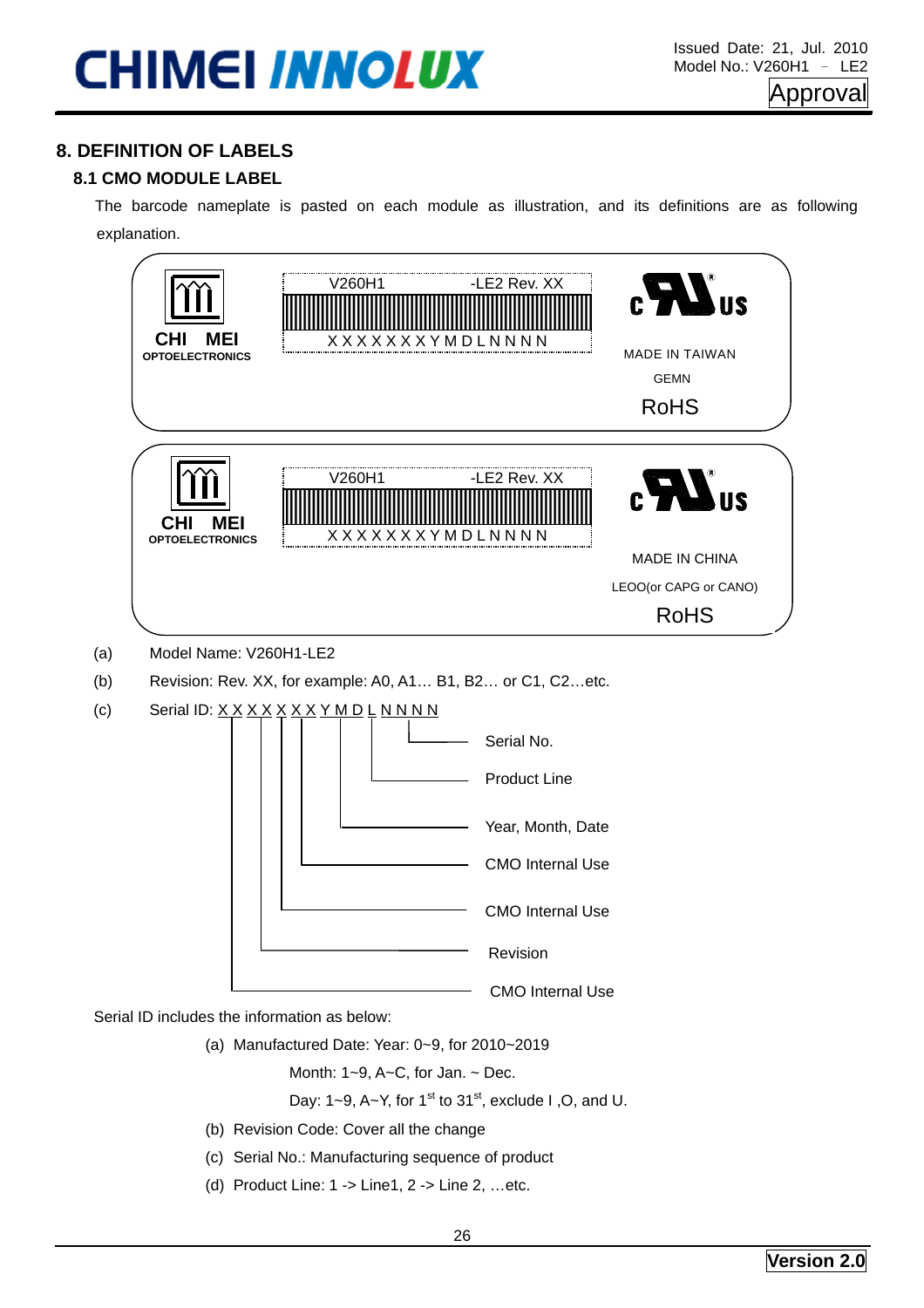### **9. PACKAGING**

### **9.1 PACKING SPECIFICATIONS**

- (1) 11 LCD TV modules / 1 Box
- (2) Box dimensions : 698(L)x436(W)x452(H)mm
- (3) Weight : approximately 31.7 Kg (11 modules per box)

#### **9**.**2 PACKING METHOD**

Figures 9-1 and 9-2 are the packing method



Figure.9-1 packing method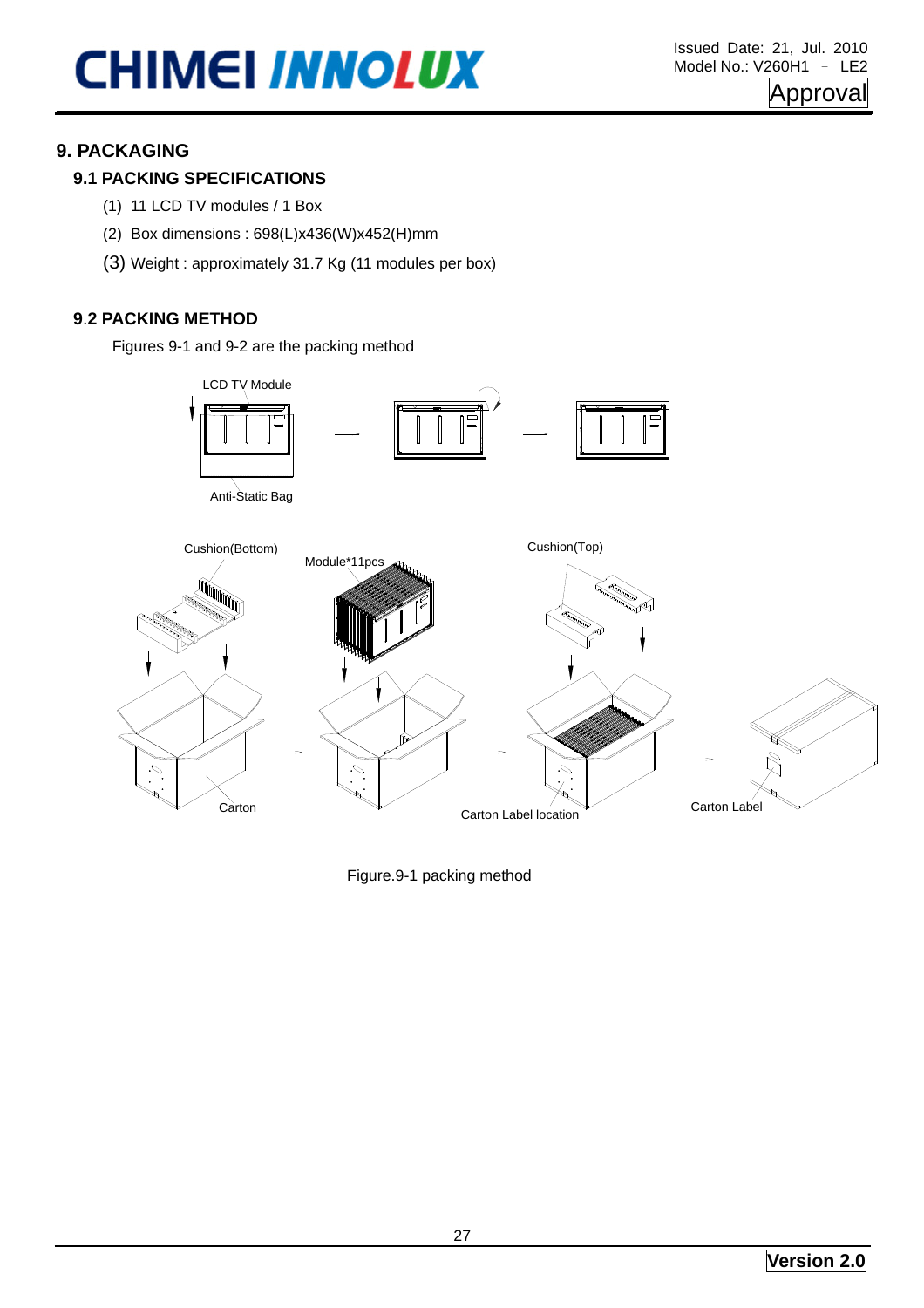

Figure. 9-2 Packing method

.<br>Pallet Label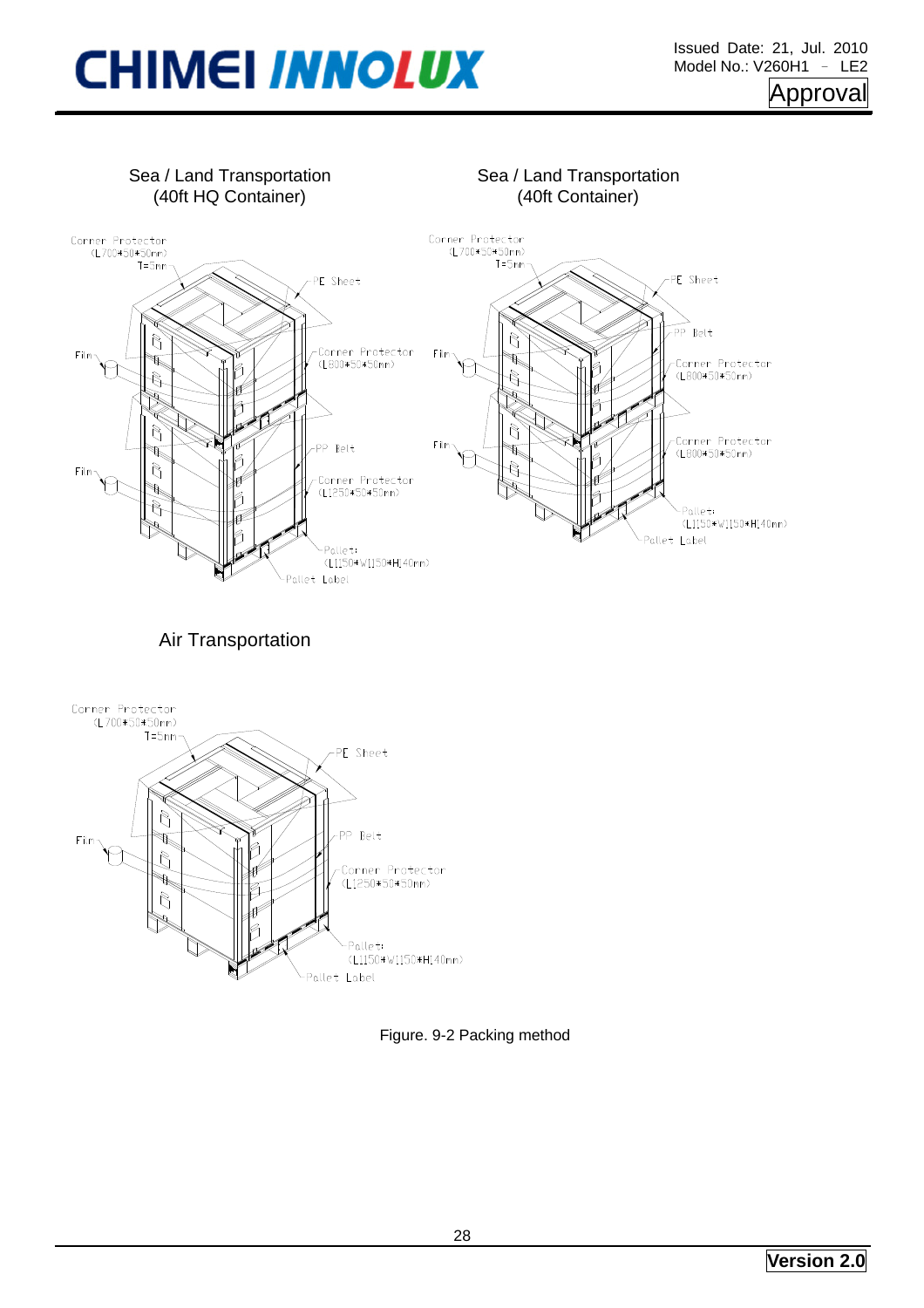### **10. PRECAUTIONS**

#### **10.1 ASSEMBLY AND HANDLING PRECAUTIONS**

- (1) Do not apply rough force such as bending or twisting to the module during assembly.
- (2) It is recommended to assemble or to install a module into the user's system in clean working areas. The dust and oil may cause electrical short or worsen the polarizer.
- (3) Do not apply pressure or impulse to the module to prevent the damage of LCD panel and backlight.
- (4) Always follow the correct power-on sequence when the LCD module is turned on. This can prevent the damage and latch-up of the CMOS LSI chips.
- (5) Do not plug in or pull out the I/F connector while the module is in operation.
- (6) Do not disassemble the module.
- (7) Use a soft dry cloth without chemicals for cleaning, because the surface of polarizer is very soft and easily scratched.
- (8) Moisture can easily penetrate into LCD module and may cause the damage during operation.
- (9) High temperature or humidity may deteriorate the performance of LCD module. Please store LCD modules in the specified storage conditions.
- (10) When ambient temperature is lower than  $10^{\circ}$ C, the display quality might be reduced. For example, the response time will become slow, and the starting voltage of CCFL will be higher than that of room temperature.

#### **10.2 SAFETY PRECAUTIONS**

- (1) The startup voltage of a backlight is over 1000 Volts. It may cause an electrical shock while assembling with the inverter. Do not disassemble the module or insert anything into the backlight unit.
- (2) If the liquid crystal material leaks from the panel, it should be kept away from the eyes or mouth. In case of contact with hands, skin or clothes, it has to be washed away thoroughly with soap.
- (3) After the module's end of life, it is not harmful in case of normal operation and storage.

#### **10.3 STORAGE PRECAUTIONS**

When storing modules as spares for a long time, the following precaution is necessary.

- (1) Do not leave the module in high temperature, and high humidity for a long time. It is highly recommended to store the module with temperature from 0 to 35℃at normal humidity without condensation.
- (2) The module shall be stored in dark place. Do not store the TFT-LCD module in direct sunlight or fluorescent light.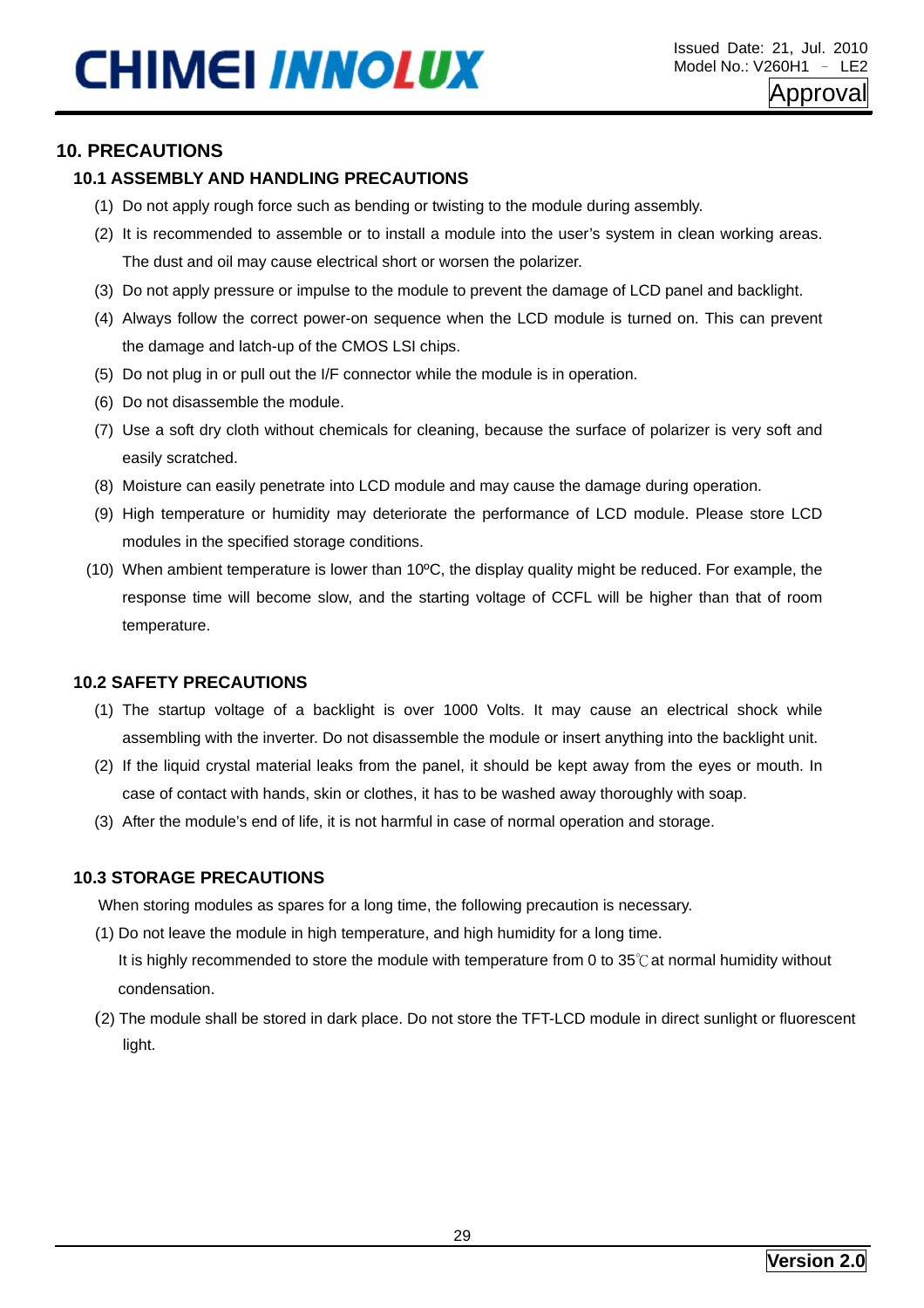### **11. REGULATORY STANDARDS**

### **11.1 SAFETY**

The LCD module should be certified with safety regulations as follows:

| Requirement | Standard                                                   | Remark |
|-------------|------------------------------------------------------------|--------|
| UL          | UL60950-1:2006 or Ed.2:2007                                |        |
|             | UL60065 Ed.7:2007                                          |        |
| cUL/CSA     | ICAN/CSA C22.2 No.60950-1-03 or 60950-1-07                 |        |
|             | ICAN/CSA C22.2 No.60065-03:2006 + A1:2006                  |        |
| СB          | IIEC60950-1:2005 / EN60950-1:2006+ A11:2009                |        |
|             | IEC60065:2001+ A1:2005 / EN60065:2002 + A1:2006 + A11:2008 |        |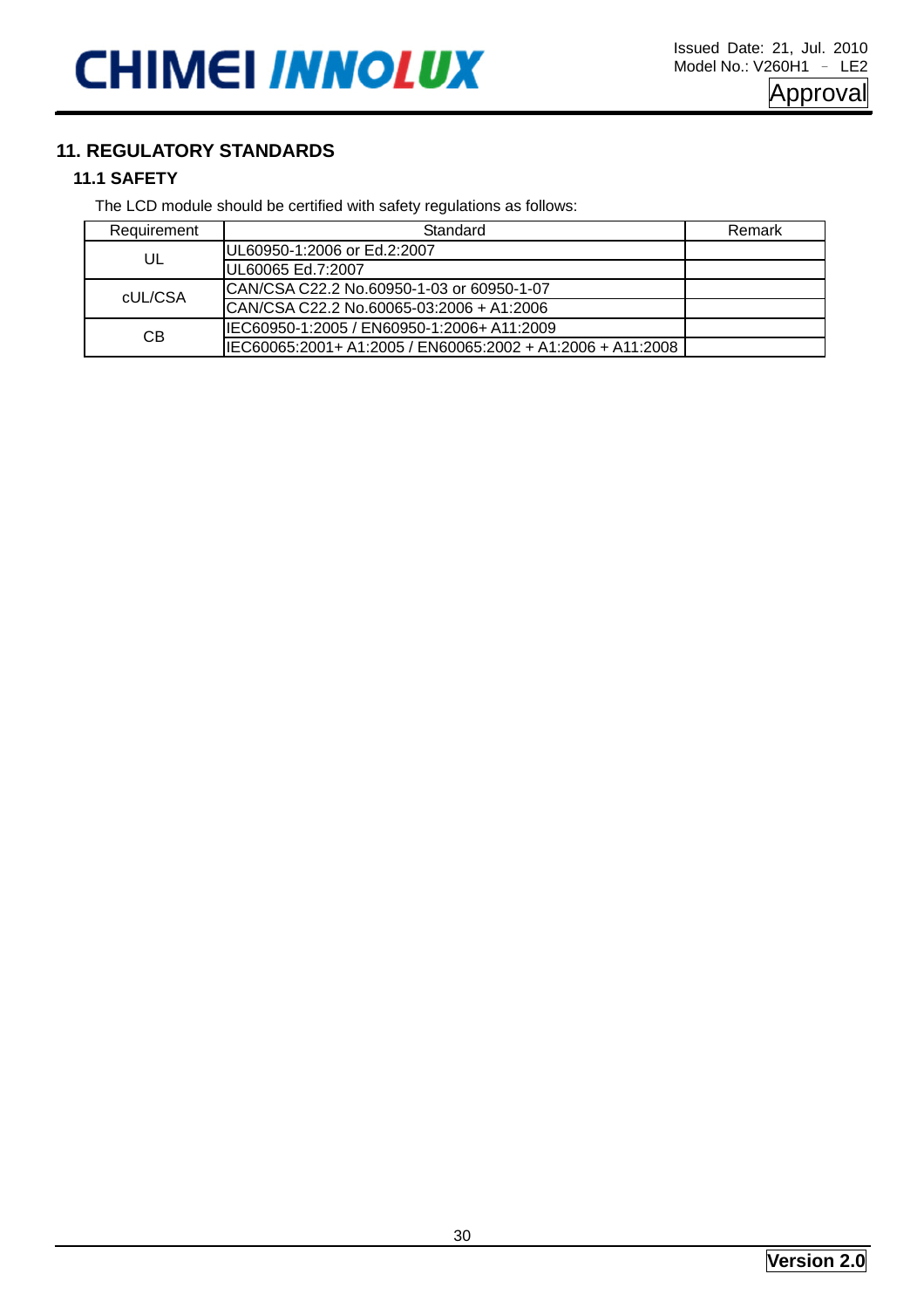### Approval

### **12. MECHANICAL CHARACTERISTIC**

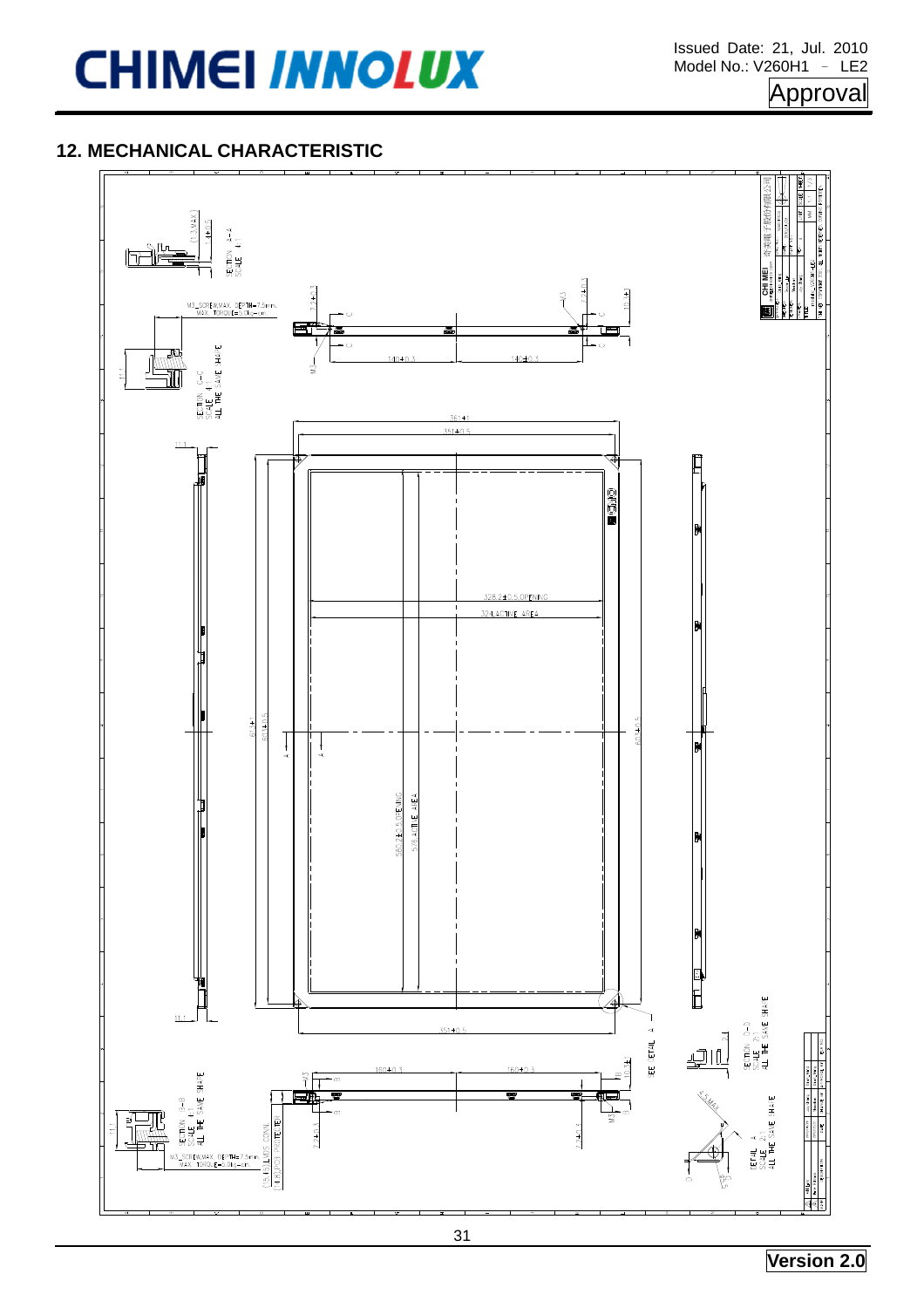